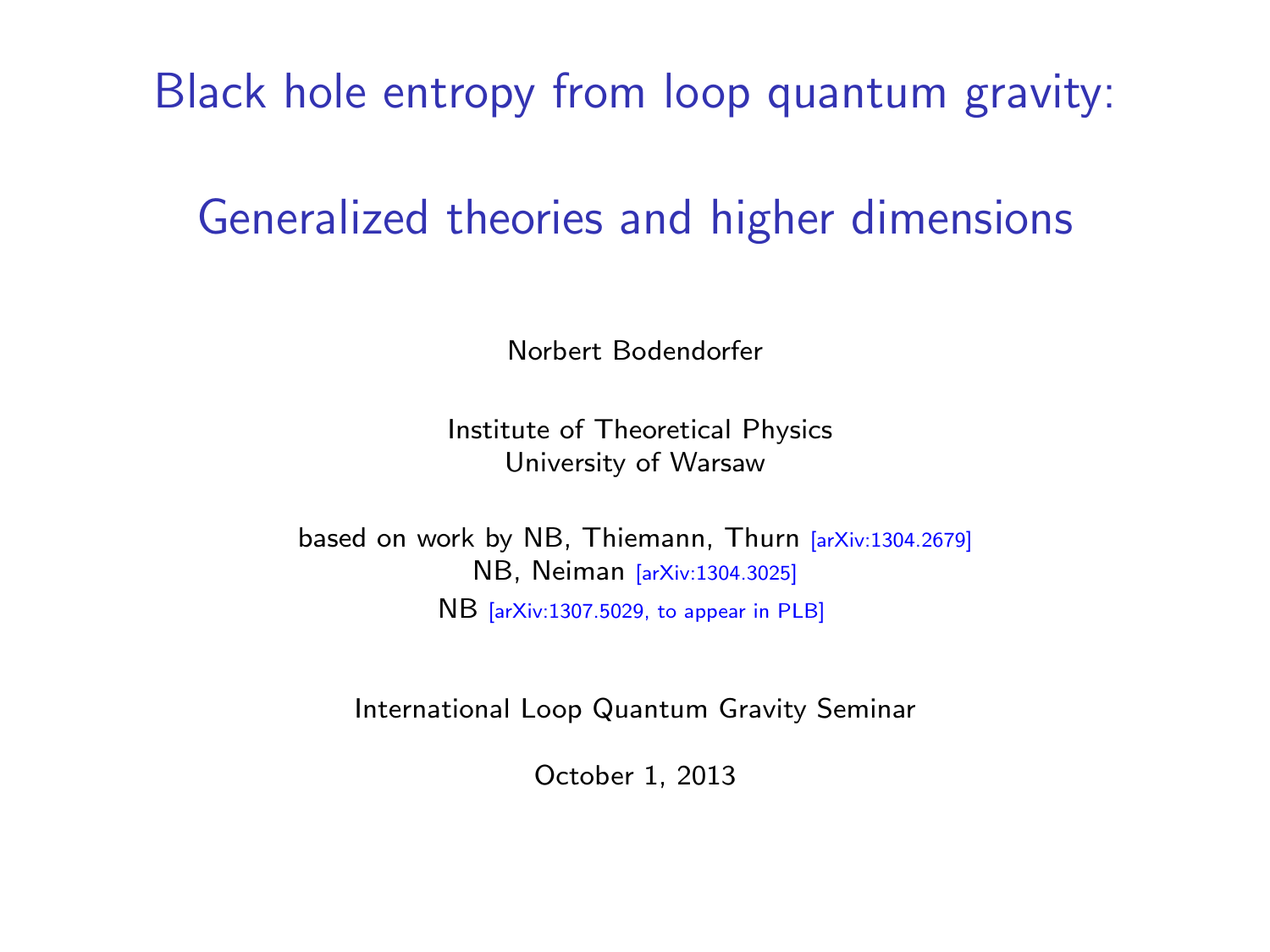# Plan of the talk

- 1 [Entropy calculation: Basic ingredients \(in 3+1 dimensions\)](#page-2-0)
- 2 [Expectations for higher dimensions](#page-5-0)
- 3 [Results in higher dimensions: Classical GR](#page-11-0)
- **[Quantization](#page-15-0)**
- 5 [Generalized theories](#page-19-0)
- 6 [Discussion / Remarks](#page-23-0)
- 7 [Omitted points / further research](#page-25-0)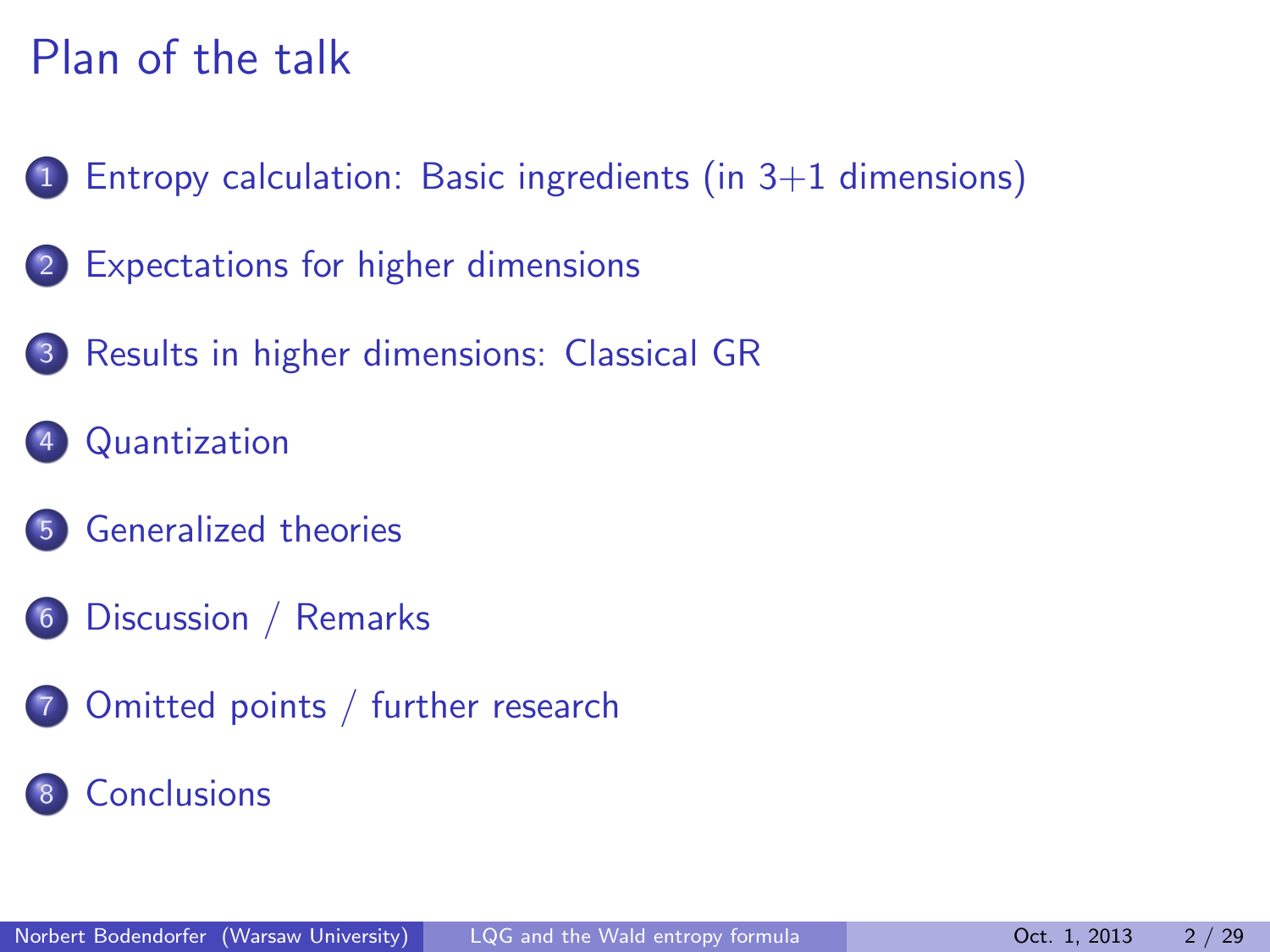## 1 [Entropy calculation: Basic ingredients \(in 3+1 dimensions\)](#page-2-0)

- [Expectations for higher dimensions](#page-5-0)
- 3 [Results in higher dimensions: Classical GR](#page-11-0)
- **[Quantization](#page-15-0)**
- 5 [Generalized theories](#page-19-0)
- [Discussion / Remarks](#page-23-0)
- <span id="page-2-0"></span>[Omitted points / further research](#page-25-0)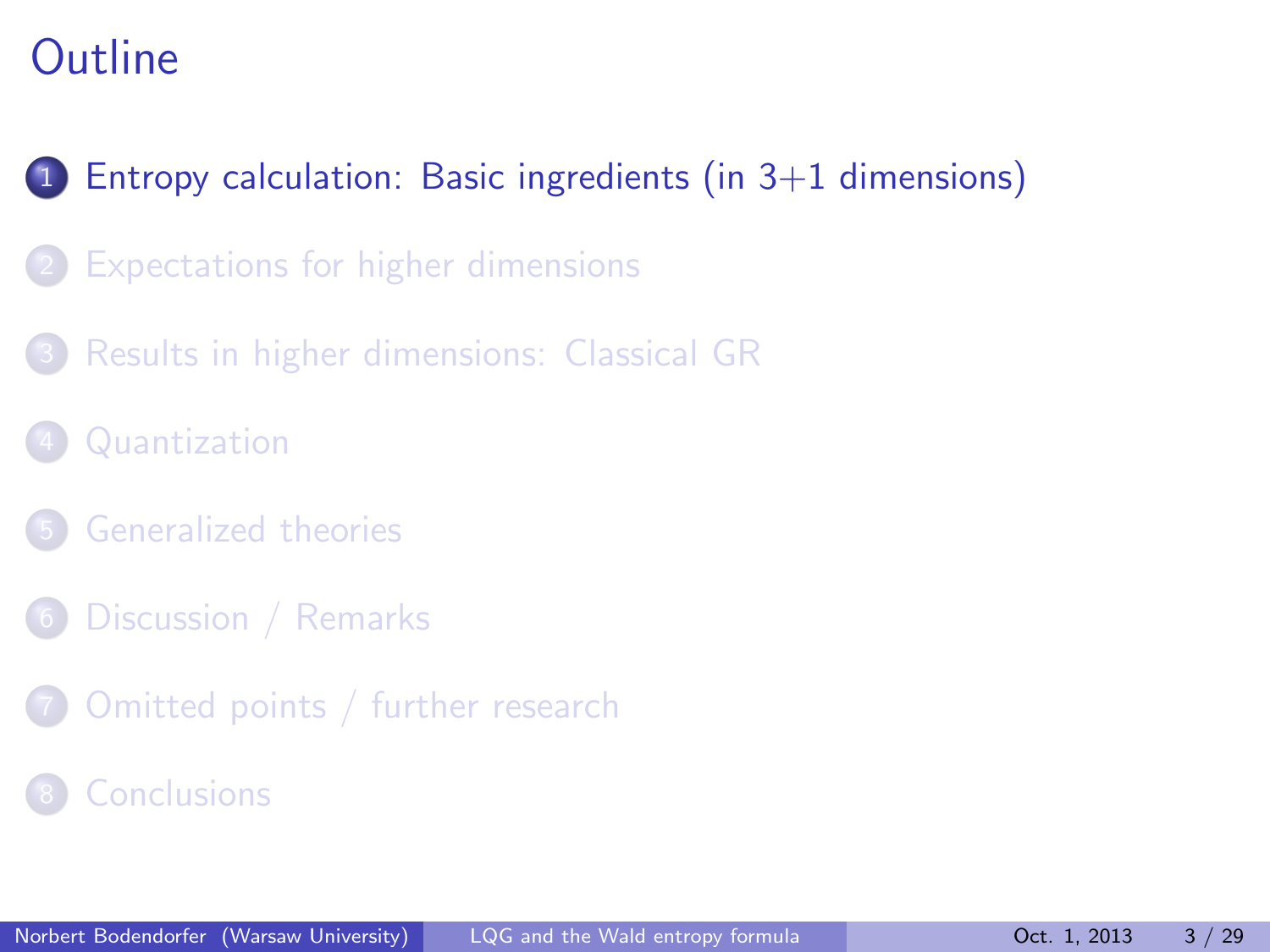# Entropy calculation: Basic ingredients

[Smolin '95; Krasnov '96; Rovelli '96; Ashtekar, Baez, Corichi, Krasnov '97-; . . . ; Engle, Noui, Perez '09-; . . . ]

Isolated horizon boundary of spacetime Connection variables  $\rightarrow$  boundary degrees of freedom

Idea: Count boundary degrees of freedom in agreement with total area

Important observation for BH entropy from LQG:

$$
\mathcal{S}_{\text{BH}} \propto \frac{1}{\gamma} A_H
$$

 $\gamma =$  Barbero-Immirzi parameter,  $A_H =$  horizon area

#### Ingredients on horizon slice H

- Boundary symplectic structure  $\int_H \delta_1 A^i \wedge \delta_2 A_i$
- Boundary condition  $F^i(A) = \Sigma^i(E)$
- Area spectrum 8 $\pi$ G $\gamma\sqrt{j(j+1)}$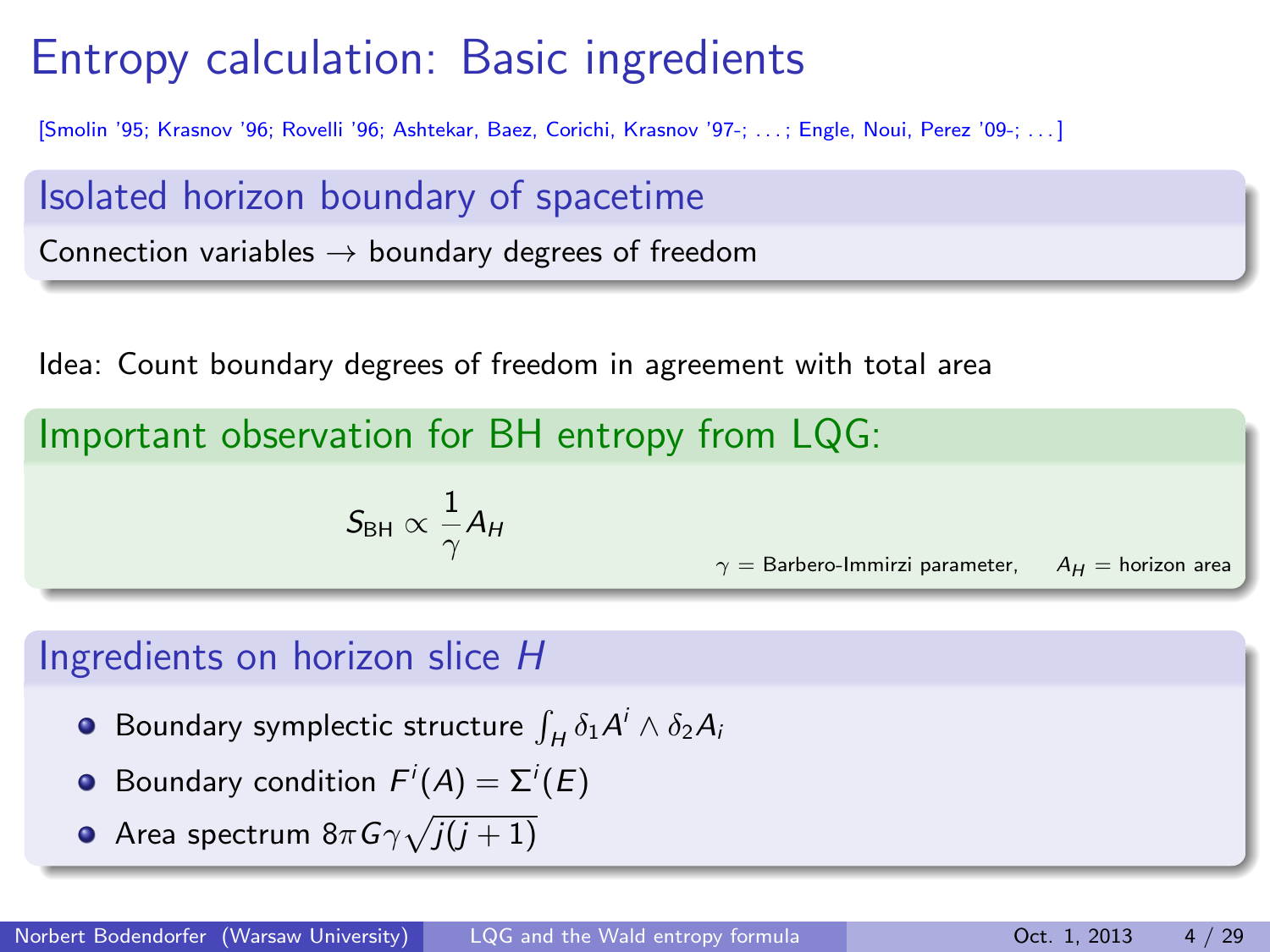# Higher dimensions: Results in short

#### Known:

- **•** Isolated horizon (IH) framework extendable to higher dimensions [Lewandowski, Pawlowski gr-qc/0410146; Korzynski, Lewandowski, Pawlowski gr-qc/0412108] [Ashtekar, Pawlowski, v. d. Broeck gr-qc/0611049; Liko, Booth 0705.1371]
- LQG extendable to higher dimensions [NB, Thiemann, Thurn 1106.1103]

#### New:

- Boundary symplectic structure on IH can be derived
- **•** Boundary condition can be derived
- Quantum theory can be formulated
- $\bullet$  State counting problem can be reduced almost to the  $3 + 1$  dim. one
- Dimension independent log. correction in accordance with Carlip  $\bullet$
- Extendable to Lanczos-Lovelock gravity and non-minimal coupling of scalars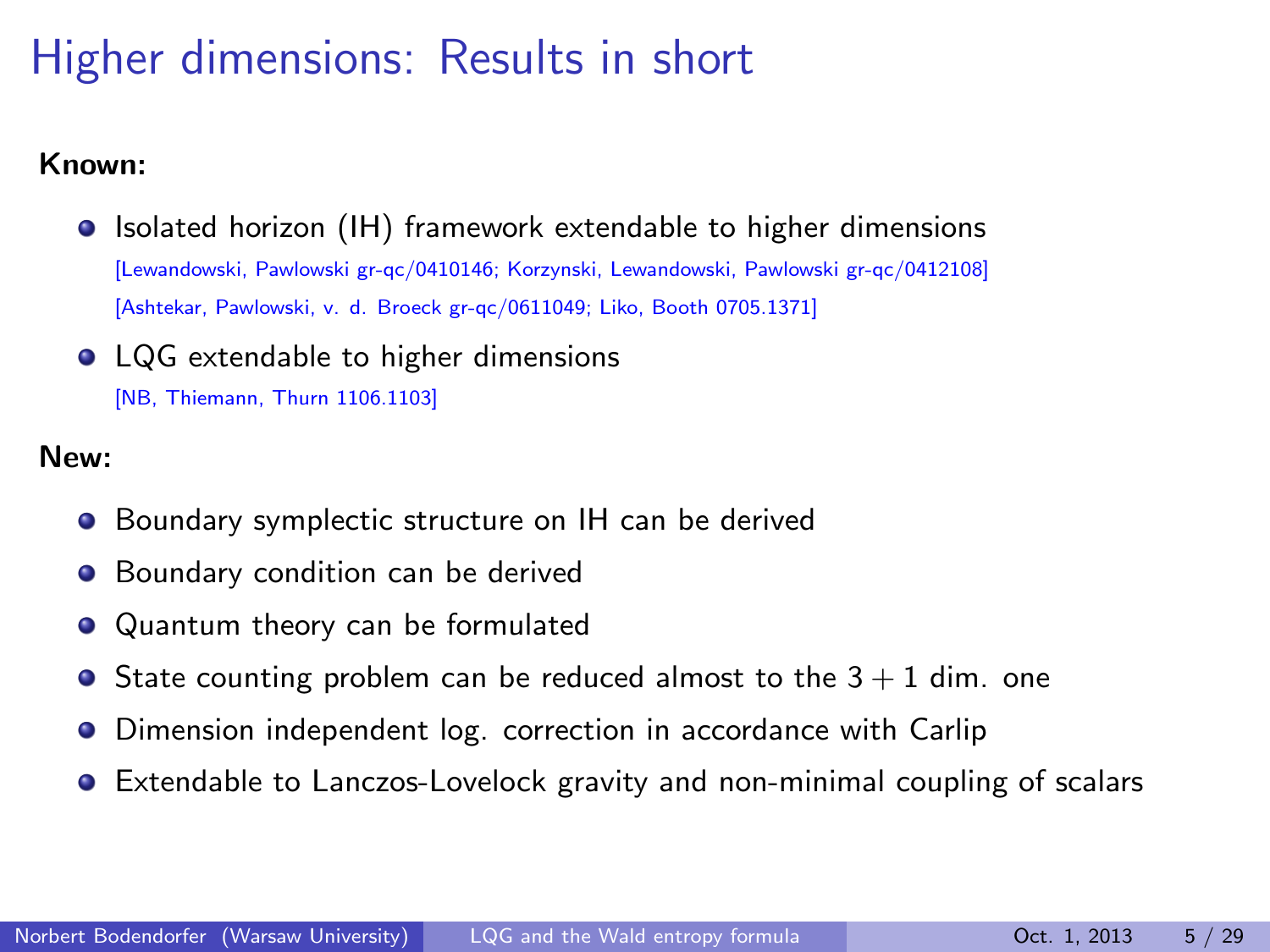## Entropy calculation: Basic ingredients (in  $3+1$  dimensions)

- 2 [Expectations for higher dimensions](#page-5-0)
	- 3 [Results in higher dimensions: Classical GR](#page-11-0)
- **[Quantization](#page-15-0)**
- 5 [Generalized theories](#page-19-0)
- [Discussion / Remarks](#page-23-0)
- <span id="page-5-0"></span>[Omitted points / further research](#page-25-0)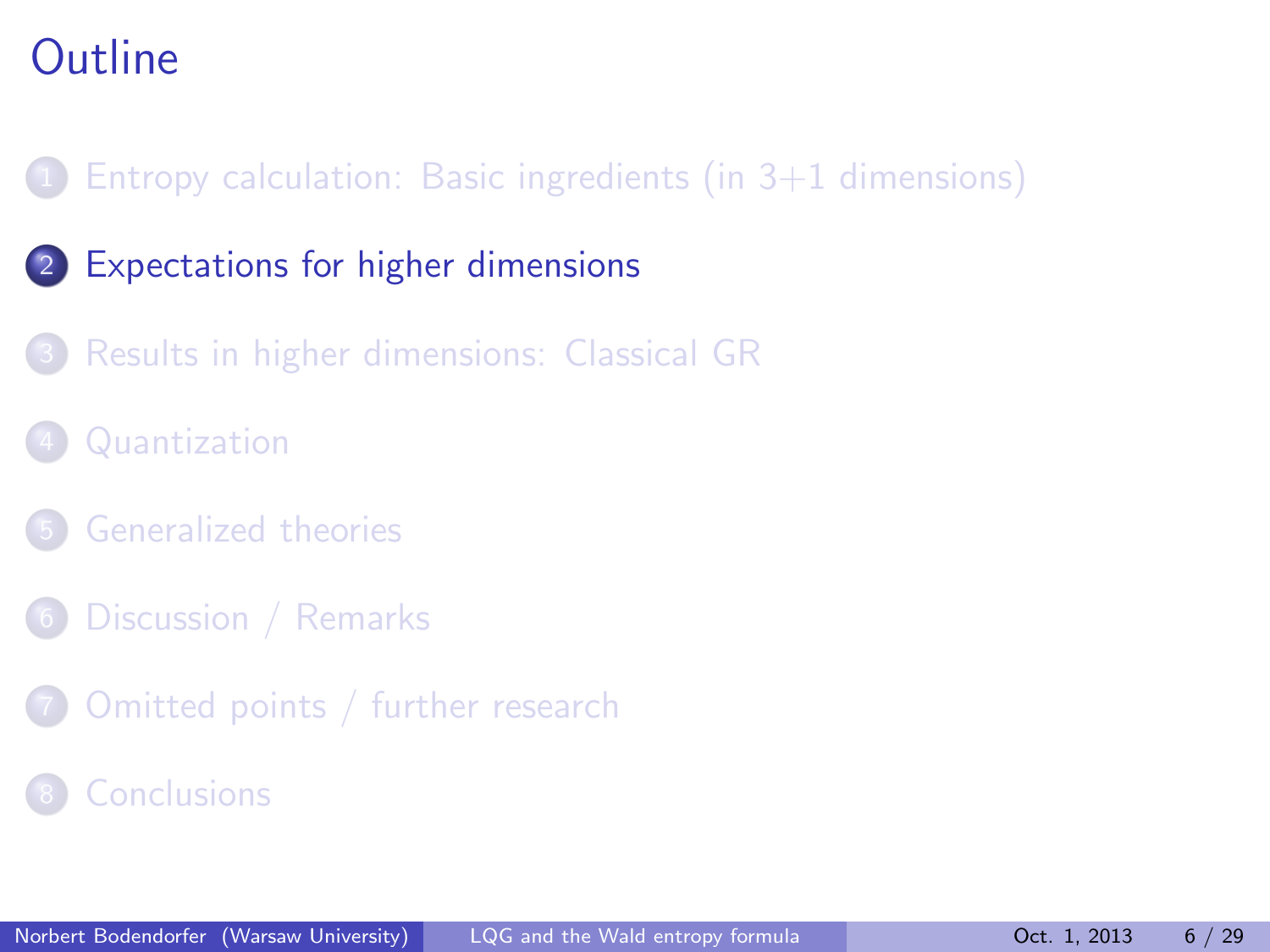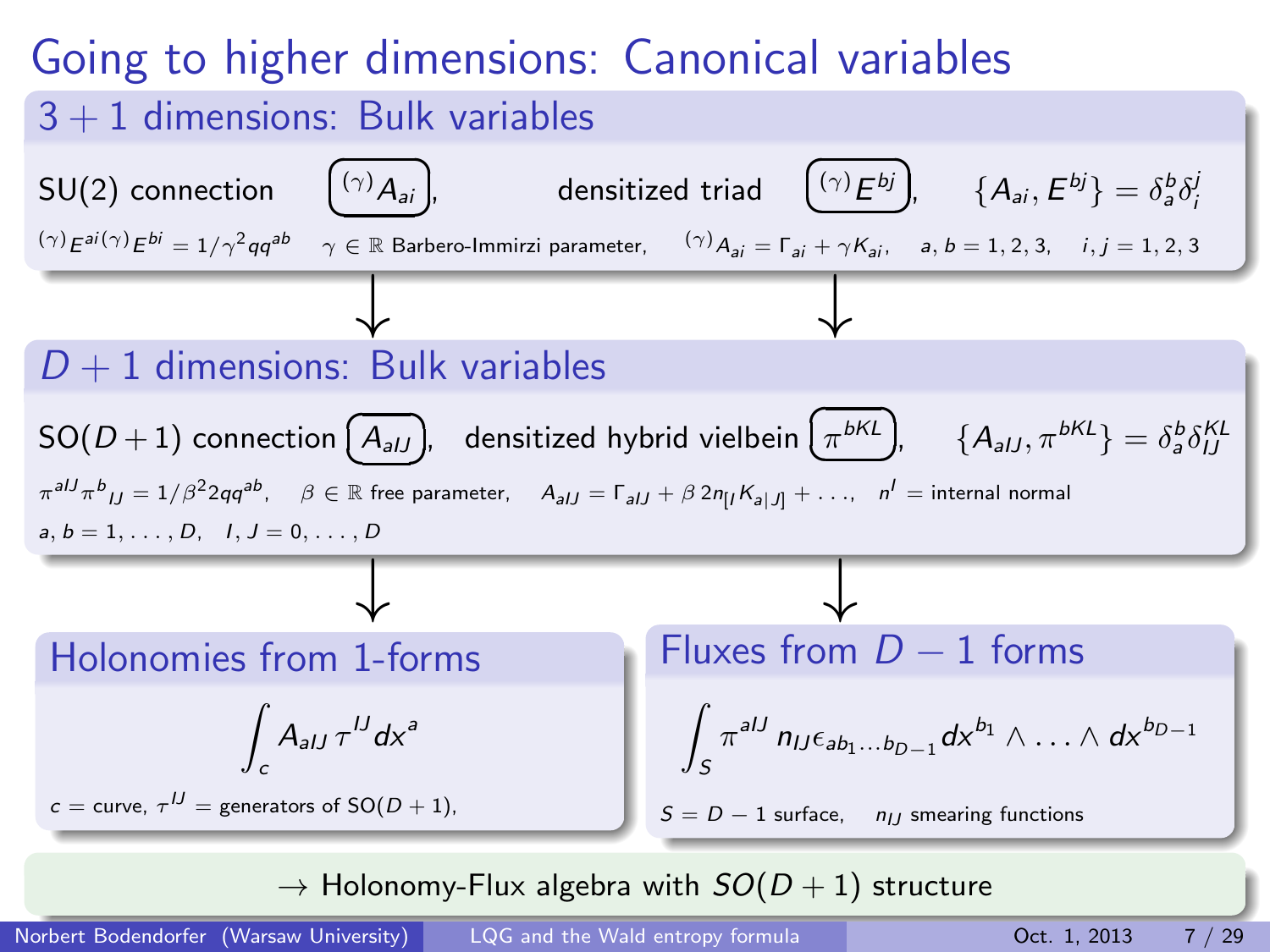# Going to higher dimensions: Constraints

## List of constraints (all first class before using holonomies / fluxes)

- **Hamiltonian constraint**
- **•** spatial diffeomorphism constraint
- **•** Gauß constraint (solved by using spin networks)
- Simplicity constraint  $\begin{array}{cc} \pi^{a [U} \pi^{b |K L]} = 0 & \text{(no torsion constraints, gauge unfixing)} \end{array}$

 $\rightarrow$  Most interesting here: Simplicity constraint.

#### Action of spin network edges:

- **Selects "simple"**  $SO(D + 1)$  representations [Freidel, Krasnov, Puzio hep-th/9901069]
- Labelled by single non-negative integer  $\lambda$   $\quad (\lambda = 1 \; \Leftrightarrow \; j^+ = j^- = 1/2)$

#### Action of spin network vertices:

later... important for entropy calculation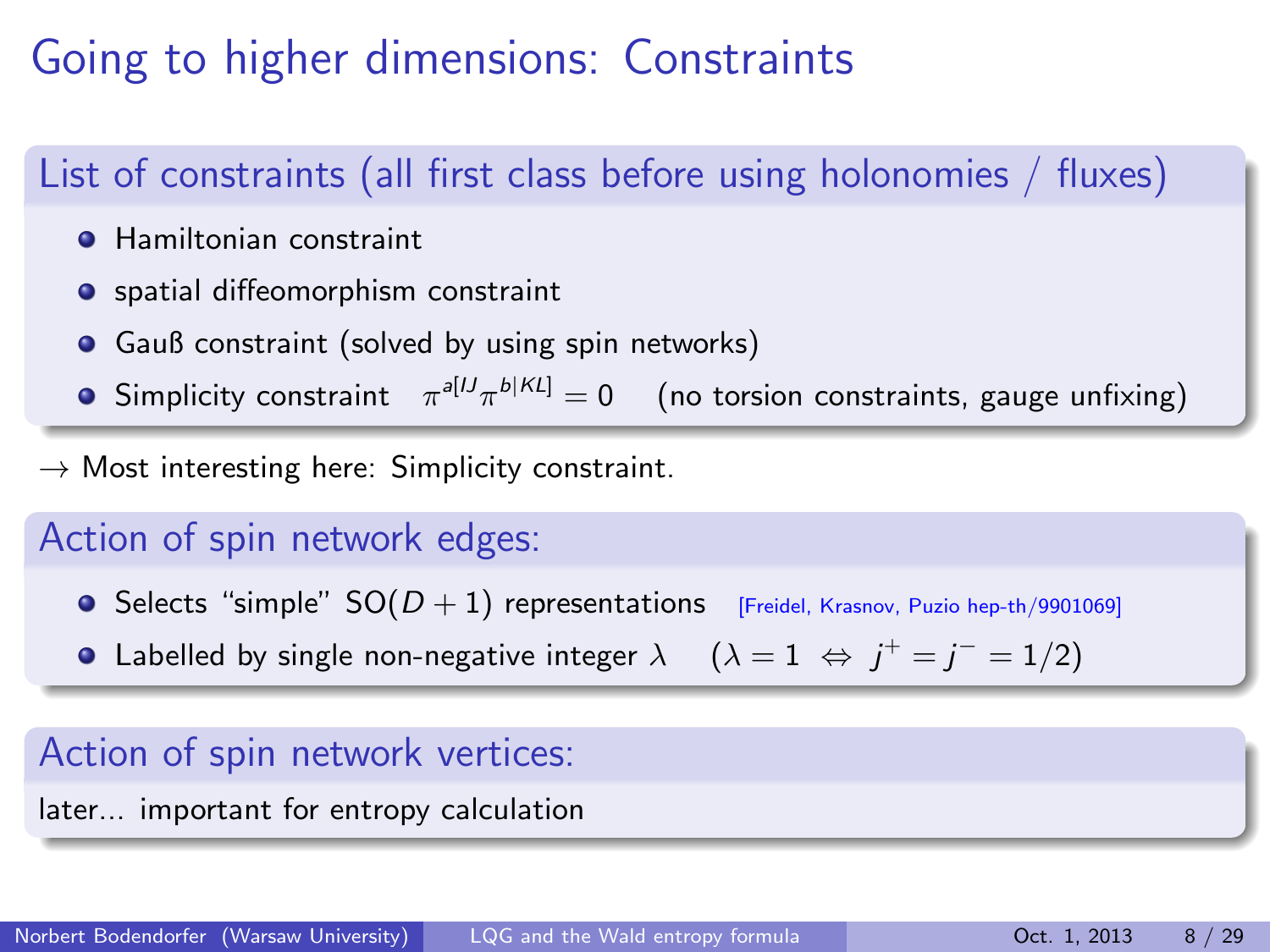# Going to higher dimensions: Canonical analysis

Start with Palatini action:  $\mathsf{SO}(1,D)$  connection  $A_{IJ}$  and  $D+1$ -bein  $e^I.$ 

#### D+1 split of the Palatini action

$$
\int * (e^l \wedge e^J) \wedge F_{IJ}(A) \Leftrightarrow \int_{\mathbb{R}} dt \, \int_{\sigma} d^D x \, \left( \frac{1}{2} \pi^{aIJ} \dot{A}_{aIJ} - N \mathcal{H} - N^a \mathcal{H}_a - \frac{1}{2} \lambda_{IJ} G^{IJ} - c_{ab}^{M} S_{M}^{ab} \right)
$$

 $\mathcal{H} =$  Hamiltonian constraint,  $\mathcal{H}_a$ =spatial diffeomorphism constraint,  $G^U$ =Gauss constraint,  $S^M_{~M}$ =simplicity constraint  $\pi^{aIJ}$ =momentum of  $A_{aIJ}$ ,  $\sigma$  = spatial slice,  $N=$ lapse function,  $N^a$  = shift vector,  $\overline{M} = M_1 \dots M_{D-3}$  = multiindex  $n^l e_l^a = 0$ ,  $\sqrt{q} = \sqrt{\det q_{ab}}$ ,  $q_{ab} = e_a^l e_b^j \eta_{IJ} =$  spatial metric,  $a = 1, \ldots, D$  spatial tensorial indices

$$
S_{\overline{M}}^{ab}=\pi^{alJ}\pi^{bKL}\epsilon_{IJKL\overline{M}}=0\quad\Rightarrow\quad \pi^{alJ}=2n^{[I}\sqrt{q}e^{aJ]}\qquad\text{[Freidel, Krasnov, Puzio hep-th/9901069]}
$$

#### Apply Dirac's stability algorithm [Peldan gr-qc/9305011]

Everything works, but one more constraint appears:  $\{\mathcal{H},\mathcal{S}_{\overline{M}}^{ab}\}=D_{\overline{M}}^{\underline{ab}}.$ Second class partner for the simplicity constraint:  $\{S_{\overline{M}}^{ab},D_{\overline{N}}^{cd}\} =$  invertible Remove  $D_{\overline{\mathcal{N}}}^{cd}$  via gauge unfixing.  $\rightarrow$  Modify Hamiltonian constraint for consistency.

Perform canonical transformation to  $SO(D+1)$  as gauge group. Works because ADM phase space of Lorentzian and Euclidean gravity is the same.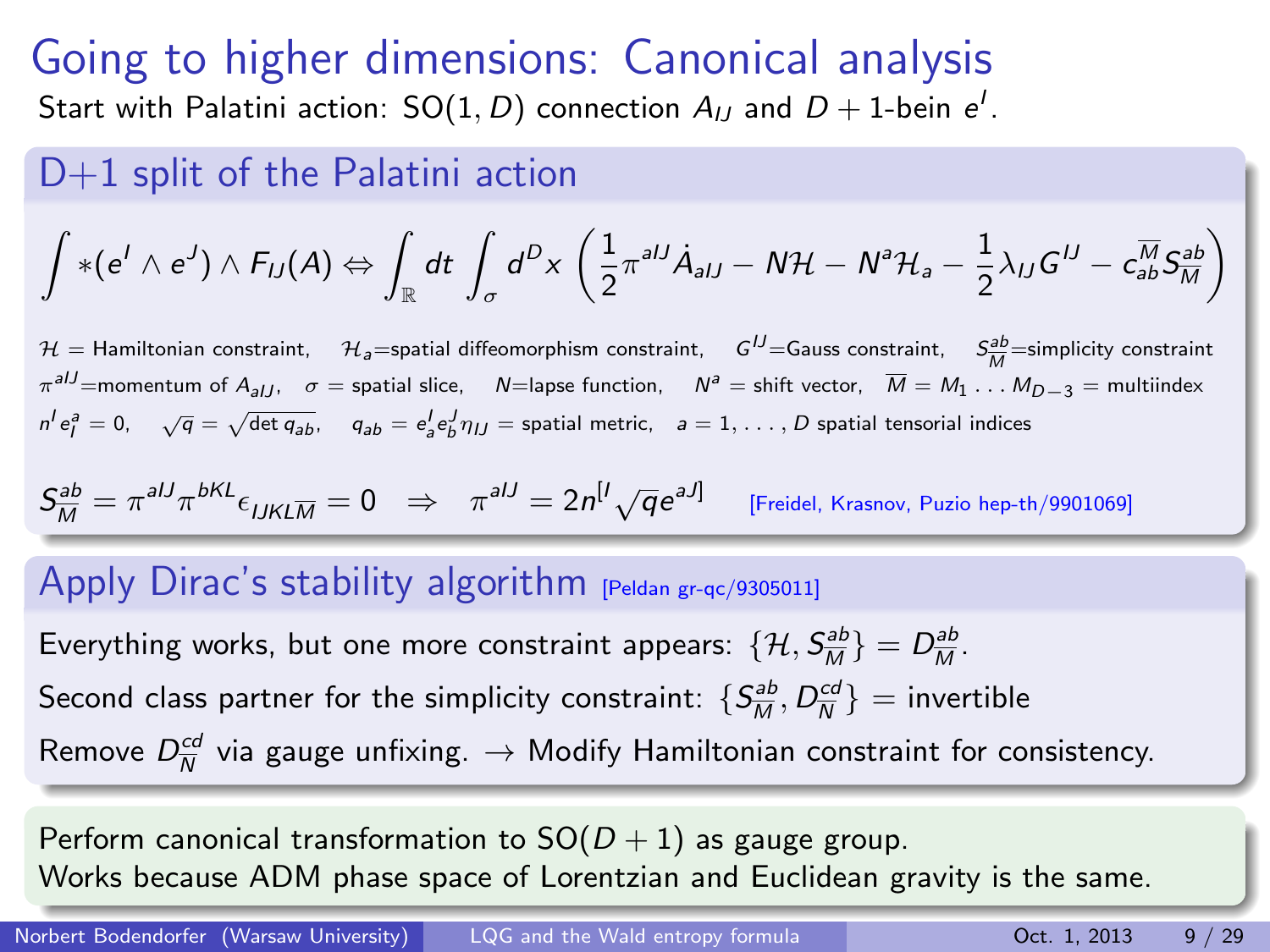# Going to higher dimensions: Area operator

The usual construction of the area operator generalizes directly

ldea: area operator  $\sim$  $\sqrt{\mathsf{flux}^2}$  integrated over  $(D-1)$ -surface

Area operator diagonal on edges labelled with  $\lambda$ :

Eigenvalues  $8\pi G \beta \sqrt{\lambda(\lambda+D-1)}$ ,  $\lambda\in\mathbb{N}$ 

#### First expectation for entropy:

- Calculation goes through as in  $3 + 1$  dimensions
- Horizon is modeled as a boundary of the spatial slice
- We count different possibilities to distribute the horizon area
- **•** Area gap ensures finite entropy
- Arguments for statistics of the punctures are the same in higher dimensions
- (Actual calculation of course more detailed...)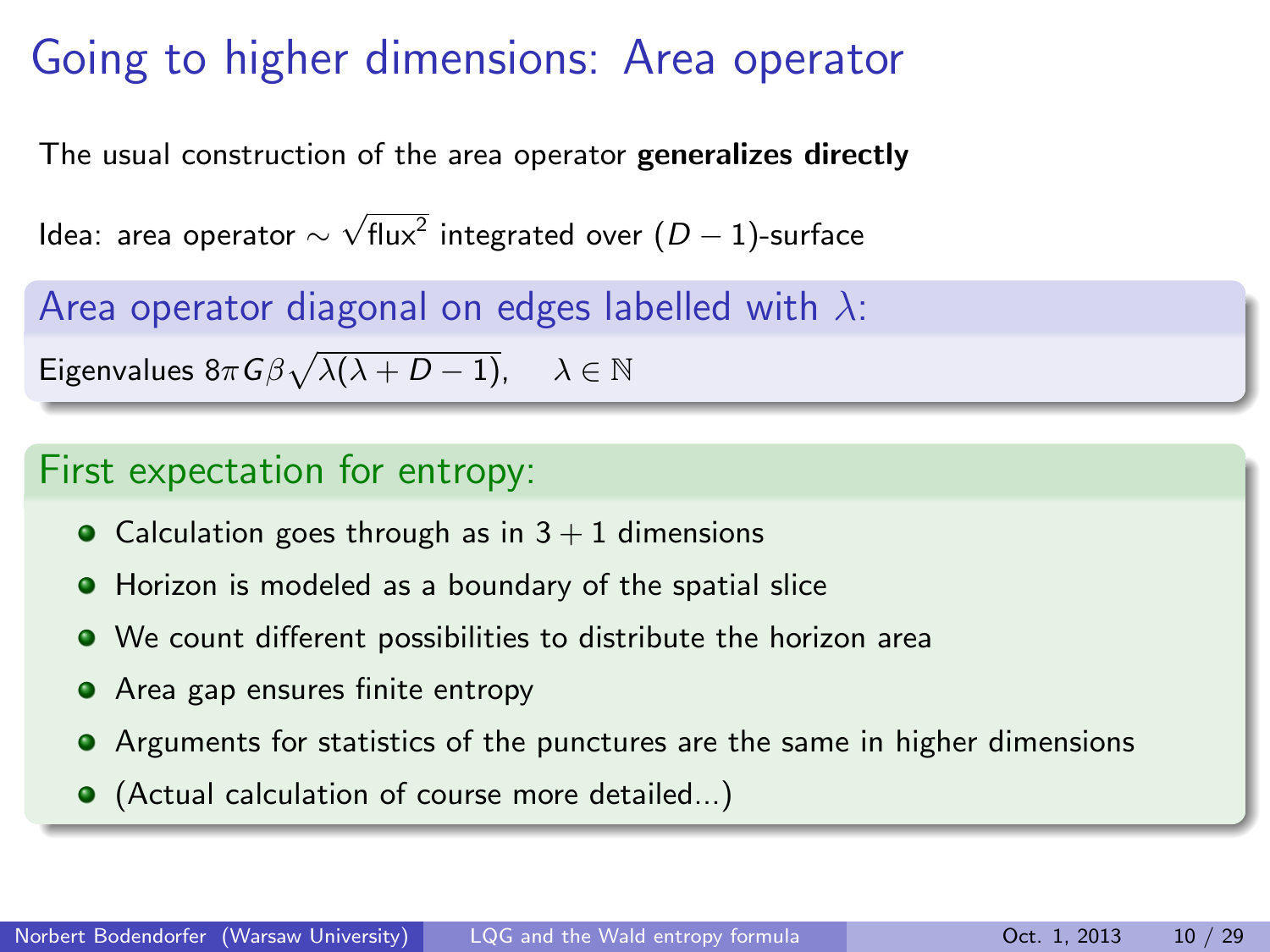# "Dimensional" analysis

## Boundary condition in 3  $+$  1 dim.:  $F^i(A) = \Sigma^i(\mathsf{E})$

- Boundary: Curvature 2-form  $F(A)^{i}$
- Bulk: 2-form  $\Sigma^i$  build from densitized triad as  $\Sigma^i_{ab} = E^{ci} \epsilon_{abc}$

### Higher dimensions

- Boundary: Curvature 2-form  $F(A)^U$
- **•** Bulk:  $(D-1)$ -form  $\pi^{cU} \epsilon_{a_1...a_{D-1}c}$ → mismatch in tensor structure

#### Two possibilities:

- $\bullet$  Modify form of boundary condition  $\epsilon \pi^{IJ} \sim (F(A) \wedge \ldots \wedge F(A))^{IJ}$  (with appropriate internal index contraction)
- Use different variables on the horizon (i.e. not a connection)  $\epsilon \pi^{IJ} = L^{IJ} \underset{\Leftarrow}{\epsilon} \ \ (L^{IJ} \underset{\Leftarrow}{\epsilon} = \text{internal horizon bi-normal as } (D-1)\text{-form } )$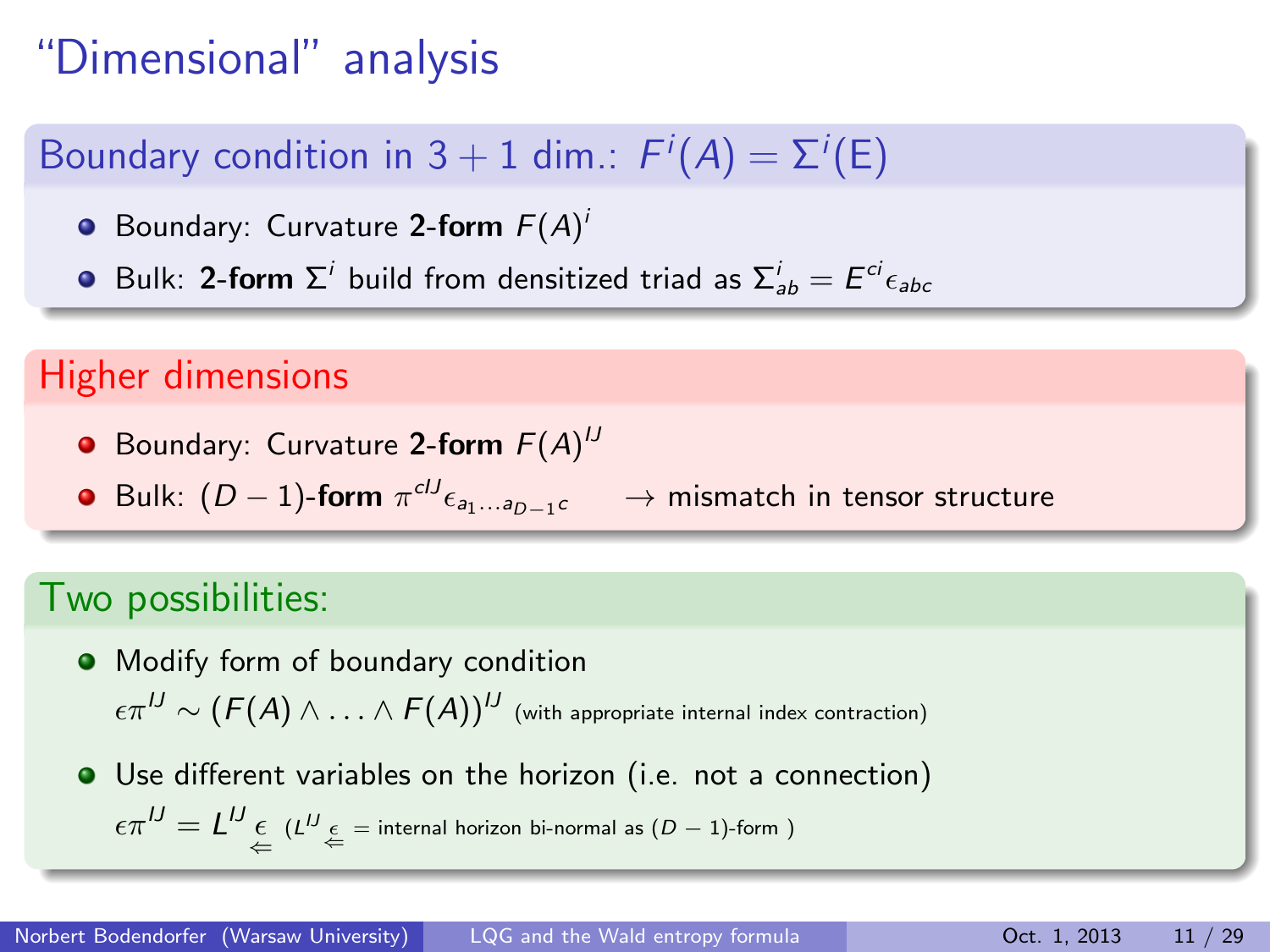- Entropy calculation: Basic ingredients (in  $3+1$  dimensions)
- 2 [Expectations for higher dimensions](#page-5-0)
- 3 [Results in higher dimensions: Classical GR](#page-11-0)
	- **[Quantization](#page-15-0)**
	- 5 [Generalized theories](#page-19-0)
- [Discussion / Remarks](#page-23-0)
- [Omitted points / further research](#page-25-0)
- <span id="page-11-0"></span>**[Conclusions](#page-27-0)**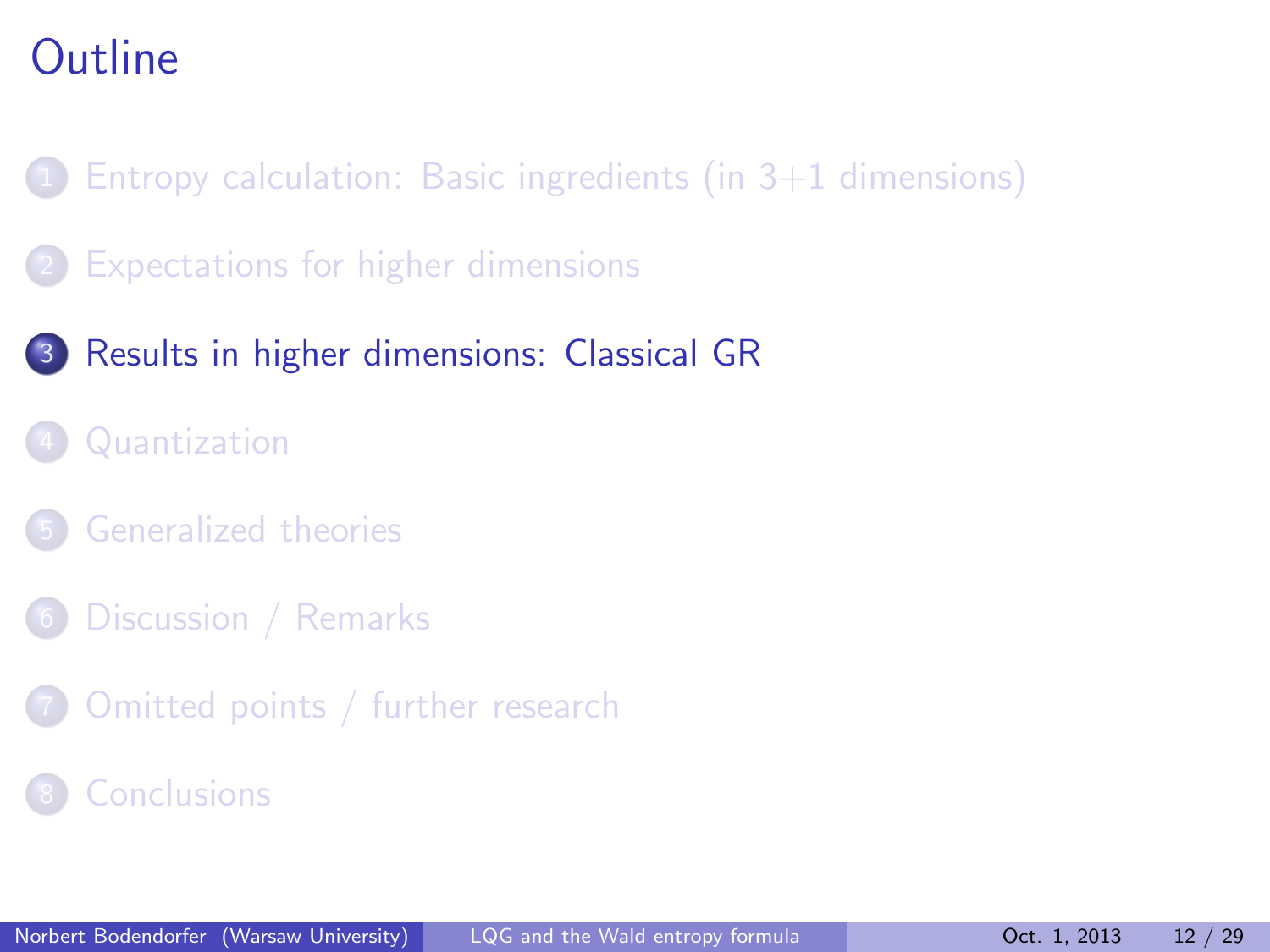## Geometry of the problem: Two pictures

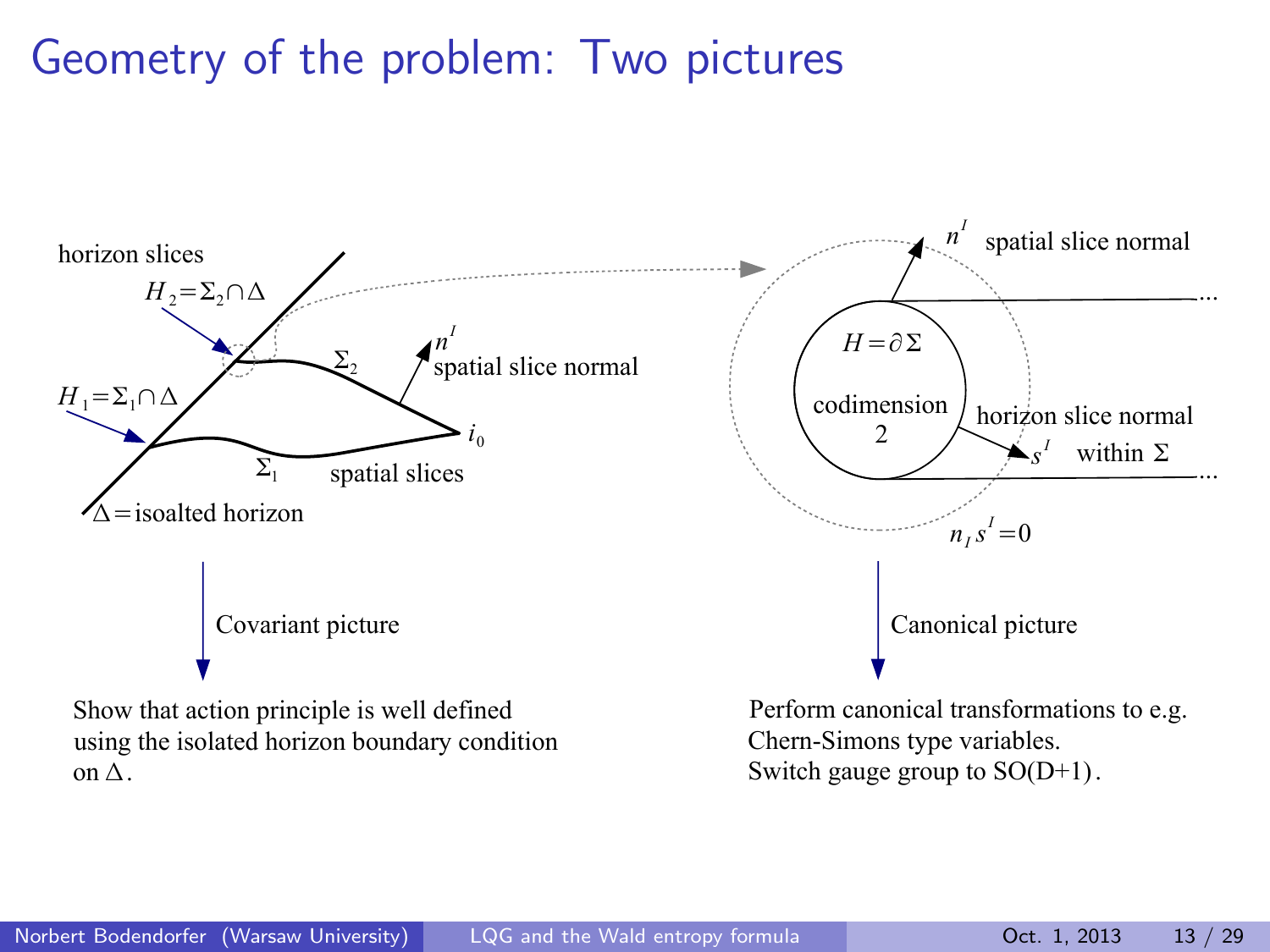# Action principle and covariant canonical framework

Start with the  $D + 1$ -dimensional Lorentzian Palatini action

$$
S = S[A, e] = \int \Sigma^{IJ}(e) \wedge F(A)_{IJ}, \qquad \Sigma^{IJ} \sim *(e^I \wedge e^J)
$$

No additional boundary contribution on ∆.

Use that  $\Delta$  is a non-rotating isolated horizon

$$
\Rightarrow \quad \int_{\Delta} \sum_{\leftarrow} L J \wedge \delta A^{IJ}_{\leftarrow} = 0, \qquad \Rightarrow \text{ usual equations of motion are enforced}
$$

Second variation on  $\Delta$  reduces to a boundary contribution on  $H_2, H_1$ :

$$
\int_{\Delta}\delta_{\left[1\right.}\sum_{\leftarrow}^{IJ}\wedge\delta_{2]}\underbrace{A_{IJ}}_{\leftarrow}=\left(\int_{H_2}-\int_{H_1}\right)\text{Boundary symplectic structure}
$$

 $\rightarrow$  Leads to a boundary contribution in the symplectic structure.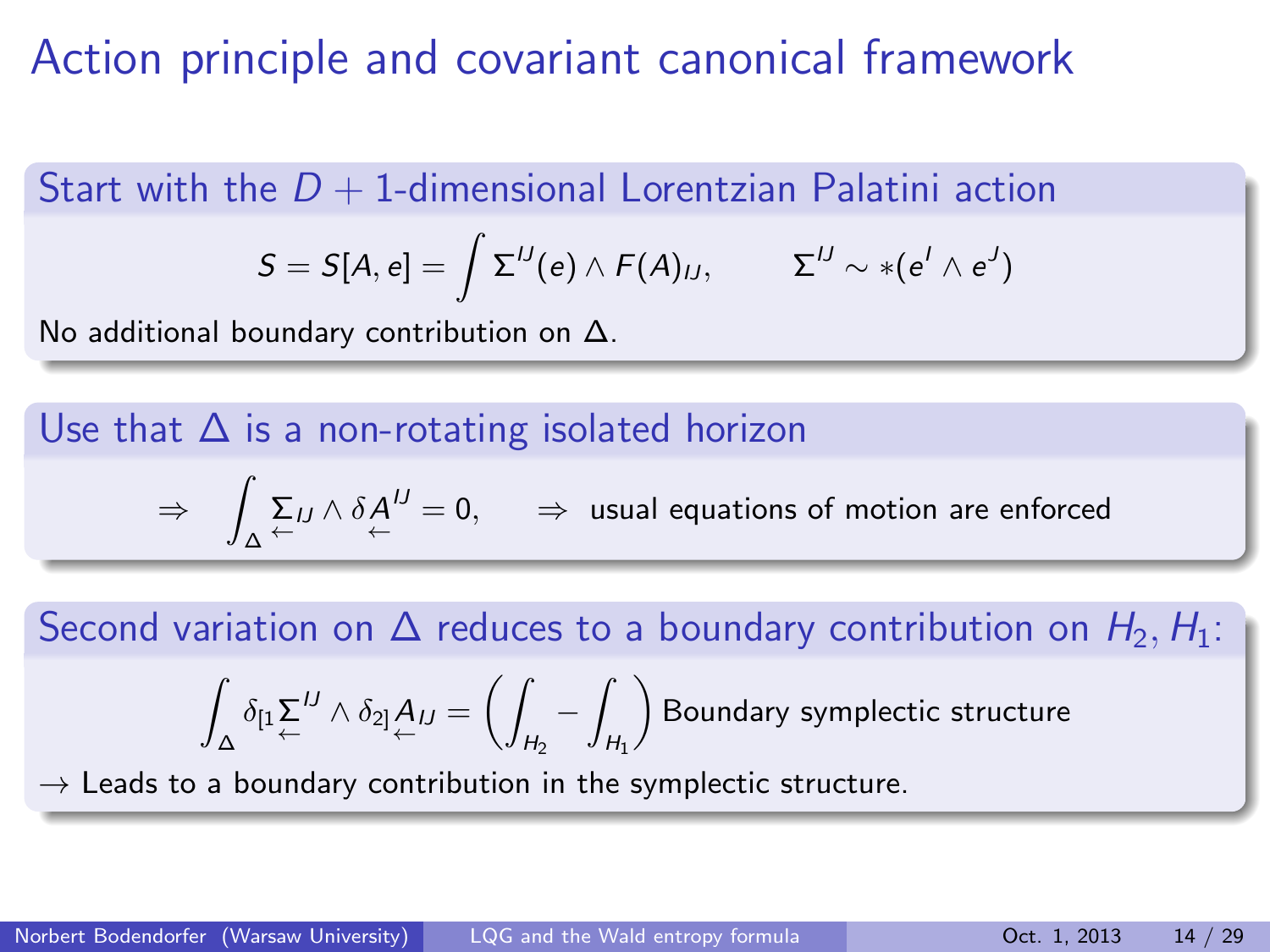# Boundary symplectic structure and boundary condition Bulk variables:

SO(D + 1) connection 
$$
(A_{aJJ})
$$
, densitized hybrid vielbein  $(\pi^{bKL})$ ,  $\{A_{aJ}, \pi^{bKL}\} = \delta_a^b \delta_{IJ}^{KL}$   
\n $n' =$  internal normal,  $\pi^{aJJ} \approx 2/\beta n^{[l} \epsilon^{aJ]}$ ,  $s^l = s^a e_a^l$  = horizon slice normal,  $\tilde{s}^l = \sqrt{h} s^l$ ,  $\sqrt{h}$  = area density on H

Boundary symplectic structure 
$$
3+1
$$
:  $\int_H \delta_{[1}e^i \wedge \delta_{2]}e_i \propto \int_H \delta_{[1}A^i \wedge \delta_{2]}A_i$   
\n $\int_H \delta_{[1}\tilde{s}^i\delta_{2]}n_l \propto \frac{A_H}{\chi \beta} \int_H \epsilon^{UKLM_2N_2...M_nN_n} \left(\delta_{[1}\Gamma^0 u\right) \wedge \left(\delta_{2]} \Gamma^0 \kappa L\right) \wedge R^0 M_2N_2 \wedge ... \wedge R^0 M_nN_n$   
\n $dn^i = Ds^i = D_{\frac{e}{m}} = 0, \quad D = \partial + \Gamma^0, \quad R_{IJ}^0 = R(\Gamma^0)_{IJ}, \quad A_H = \text{horizon area}, \quad \chi = \text{Euler characteristic of } H, \quad n = (D-1)/2$   
\nBoundary condition  $3+1$ :  $F^i(A) = \Sigma^i(E)$   
\n $\hat{s}_a \pi^{aIJ} \underset{\leftarrow}{\epsilon} \propto \frac{2}{\beta} n^{[i} \tilde{s}^J] \underset{\leftarrow}{\epsilon} \propto \frac{A_H}{\chi \beta} \epsilon^{IJK_1L_1...K_nL_n} R^0 K_1L_1 \wedge ... \wedge R^0 K_nL_n$ 

#### Two choices of boundary variables

- Connection (Chern-Simons-theory): hard, local DOF for  $D > 3$ ,  $D + 1$  even
- Metric variables  $n^l$ ,  $\tilde{s}^l$ : easier to handle, dimension independent treatment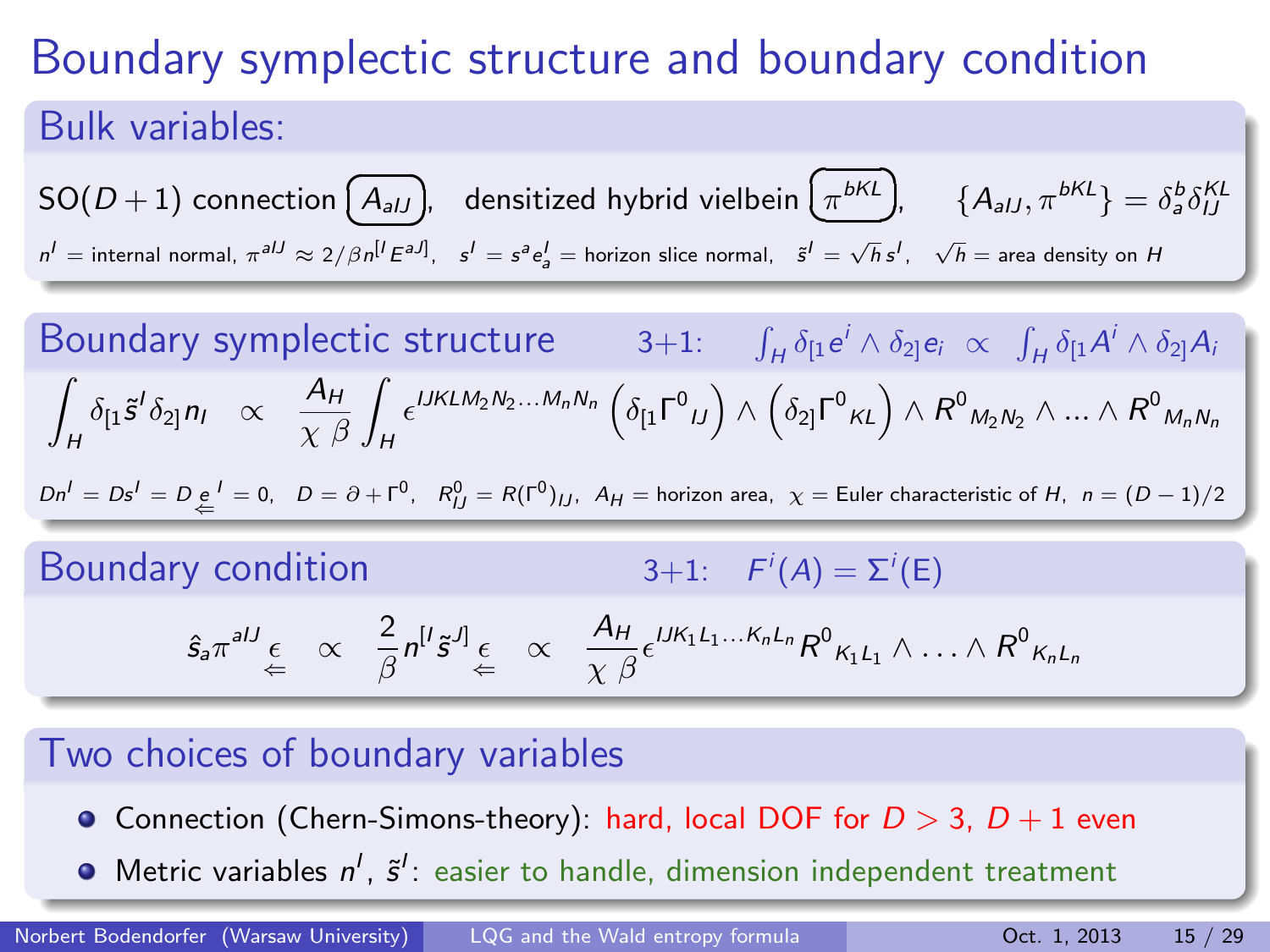- Entropy calculation: Basic ingredients (in  $3+1$  dimensions)
- [Expectations for higher dimensions](#page-5-0)
- 3 [Results in higher dimensions: Classical GR](#page-11-0)
- **[Quantization](#page-15-0)**
- 5 [Generalized theories](#page-19-0)
- [Discussion / Remarks](#page-23-0)
- <span id="page-15-0"></span>[Omitted points / further research](#page-25-0)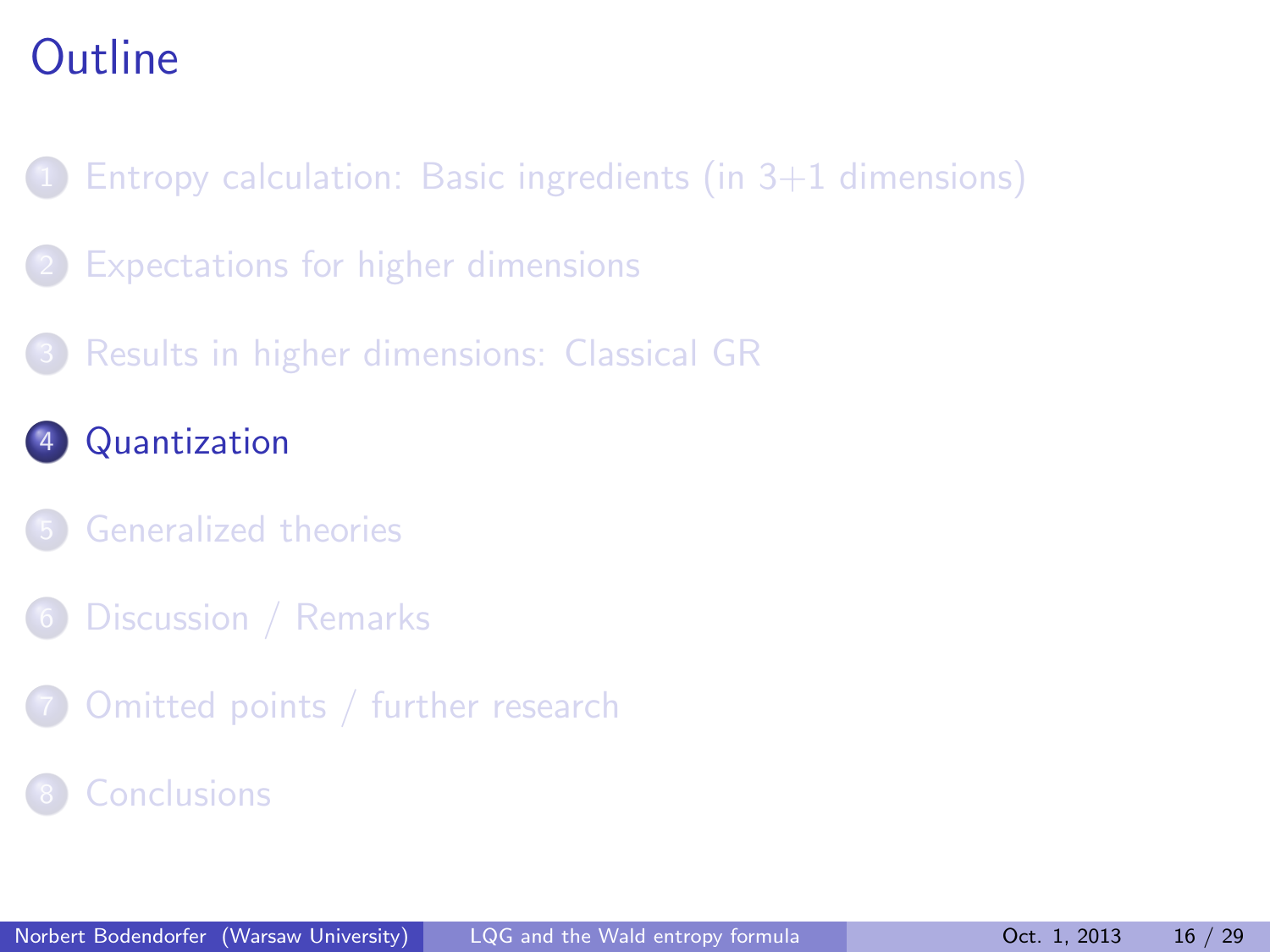# Higher dimensions: Problems with Chern-Simons theory

## Symplectic structure

$$
\frac{A_H}{\chi \; \beta} \int_H \epsilon^{IJKLM_2N_2...M_nN_n} \left( \delta_{[1} \Gamma^0{}_{IJ} \right) \wedge \left( \delta_{2]} \Gamma^0{}_{KL} \right) \wedge R^0{}_{M_2N_2} \wedge ... \wedge R^0{}_{M_nN_n}
$$

 $\rightarrow$  In general very complicated Poisson brackets

Boundary condition: area-related degrees of freedom

$$
\hat{s}_a\pi^{aIJ}\stackrel{BC}{=}\mathcal{L}^{IJ}:=2/\beta n^{[J}\tilde{s}^{J]}\propto \epsilon^{IJl_2J_2...l_nJ_n}R_{l_2J_2}^0\wedge\ldots\wedge R_{l_nJ_n}^0
$$

$$
\left\{L^{IJ}(x), L^{KL}(y)\right\} = 4\,\delta^{(D-1)}(x-y)\,\delta^{L][J}L'^{][K}(x)
$$

Same result from bi-normal symplectic structure and Chern-Simons symplectic structure

Other phase space functions in the Chern-Simons theory seem physically irrelevant for the entropy computation. Remove them with stronger boundary condition?

Problem is avoided from the beginning when sticking to bi-normals as variables.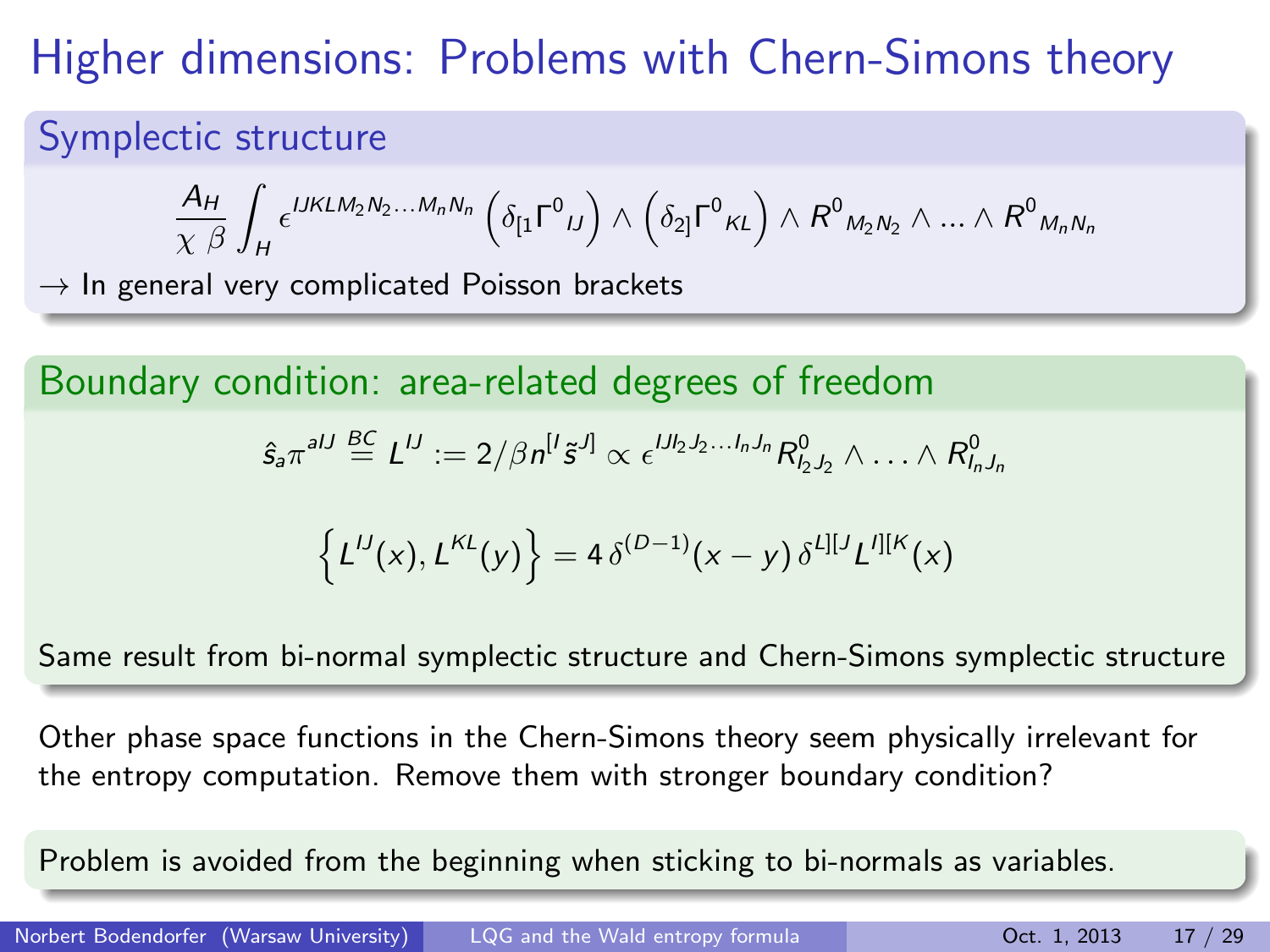# Higher dimensions: Quantization

## Smeared binormals: Algebra of fluxes

Use 
$$
\left(L_S^U = \int_S 2/\beta n^{[l]}\tilde{s}^{J]}\right)
$$
  $\{L_S^U, L_S^{KL}\} = 4 \delta^{L][J} L_S^{J][K} \rightarrow \text{so}(D+1)$  Lie algebra  
SU(2) case: [Engle, Noul, Perse, Pranz

SU(2) case: [Engle, Noui, Perez, Pranzetti 1006.0634]

☎  $^{\prime}$ 

## Boundary Hilbert space

Product of  $SO(D + 1)$  representation spaces

 $\rightarrow$  Non-trivial at points where bulk spin network punctures boundary

 $\rightarrow$  Related to bulk rep. by boundary condition  $\epsilon$  $\oint_{a} \hat{\pi}^{aIJ} = L^{IJ}$ 

### Off-diagonal horizon simplicity constraints

Non-rotating isolated horizon  $\rightarrow$  Off-diagonal simplicity constraints

$$
\left(\underbrace{L_{S_1}^{[U}L_{S_2}^{KL}]}\approx 0\right)
$$

 $\underline{D} k^I = 0$  and  $L^{IJ} \propto l^{[I} k^{J]}, \quad k^I \propto (n^I + s^I),$  demand off-diagonal simplicity on two contractible charts

 $\rightarrow$  Breaks local gauge invariance to global invariance on H.

Locally covariant quantization in the context of Chern-Simons theory?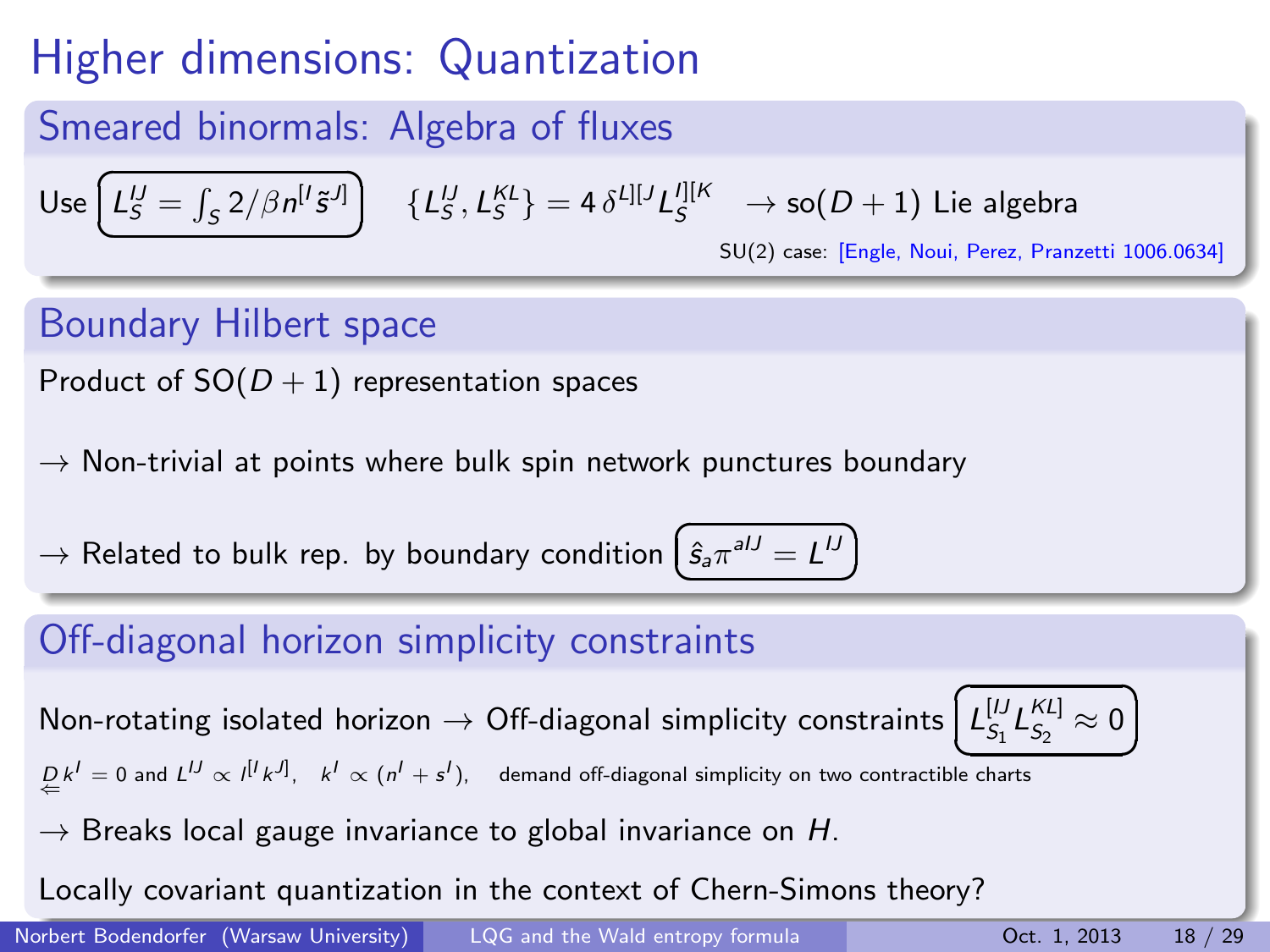# Higher dimensions: Quantization

## Restrictions on horizon Hilbert space

Gauge invariance / tracing:  $SO(D+1)$  intertwiner See also [Rovelli, Krasnov 0905.4916]

Bulk simplicity: Simple representations of  $SO(D+1)$  on H, label  $\lambda \in \mathbb{N}$ [Freidel, Krasnov, Puzio hep-th/9901069]

> ☎  $^{\prime}$

Off-diagonal simplicity:

Simple intertwiner ✝

(Intertwining repr. simple)

1 to 1 mapping of simple  $SO(D + 1)$  and  $SU(2)$  intertwiners

 $\rightarrow$  Using dimension formulas from SU(2) counting:

$$
\delta = \text{const(D)} \frac{A_H}{\beta} - \frac{3}{2} \text{Log } A_H
$$

 $\rightarrow$  (Up to  $\beta$ ) Same result as Carlip and Solodukhin using CFT methods [Carlip hep-th/9812013, gr-qc/0005017; Solodukhin hep-th/9812056; log correct.: Kaul and Majumdar gr-qc/0002040]

- Compatible with generalized theories  $S \propto S_{\text{Wald}}$
- **O** Compatible with analytic continuation of  $\beta$   $S = A_H/(4G) +$  corrections [Frodden, Geiller, Noui, Perez 1212.4060]

Norbert Bodendorfer (Warsaw University) [LQG and the Wald entropy formula](#page-0-0) Det. 1, 2013 19 / 29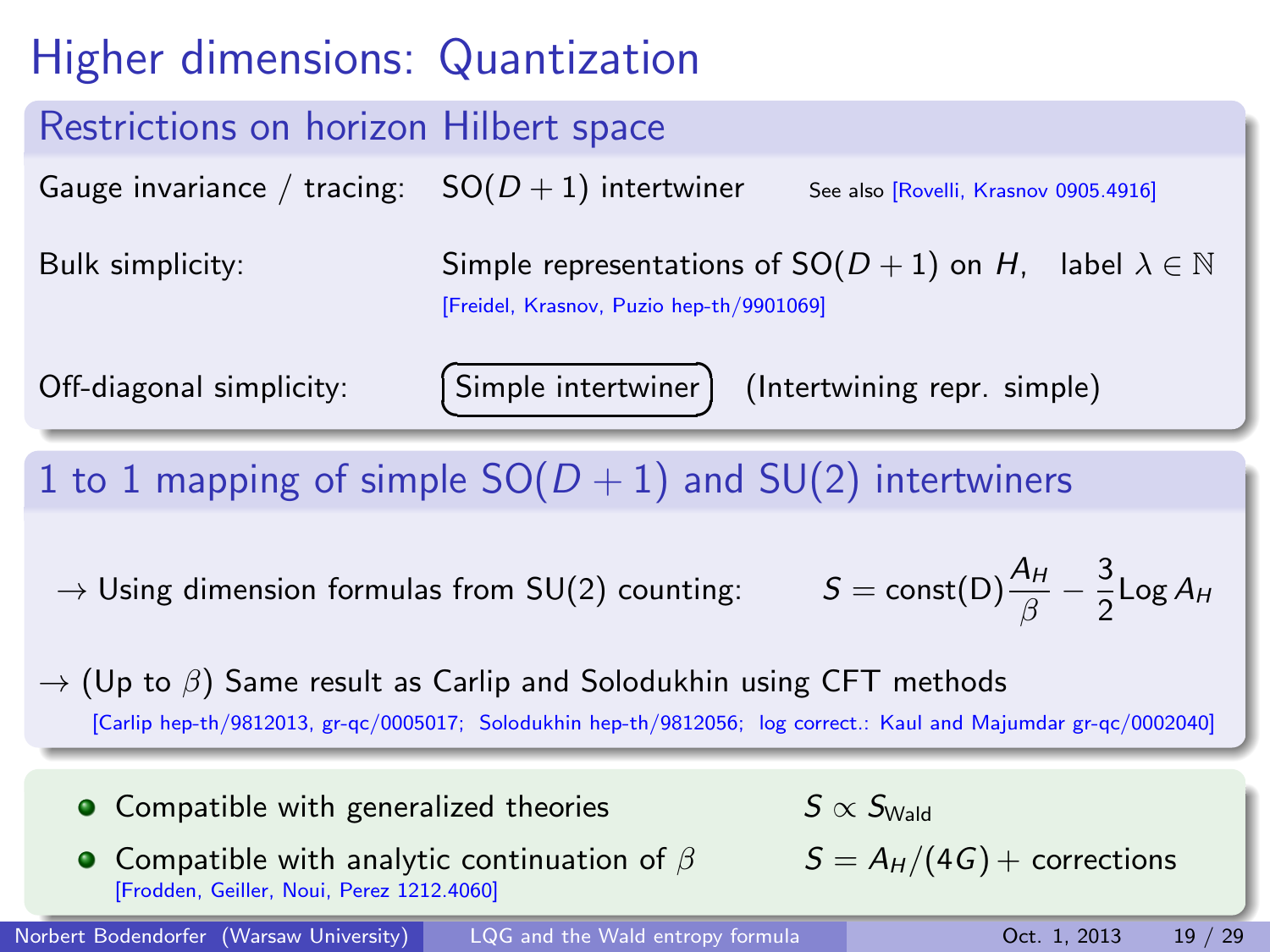- Entropy calculation: Basic ingredients (in  $3+1$  dimensions)
- [Expectations for higher dimensions](#page-5-0)
- 3 [Results in higher dimensions: Classical GR](#page-11-0)
- **[Quantization](#page-15-0)**
- 5 [Generalized theories](#page-19-0)
- [Discussion / Remarks](#page-23-0)
- <span id="page-19-0"></span>[Omitted points / further research](#page-25-0)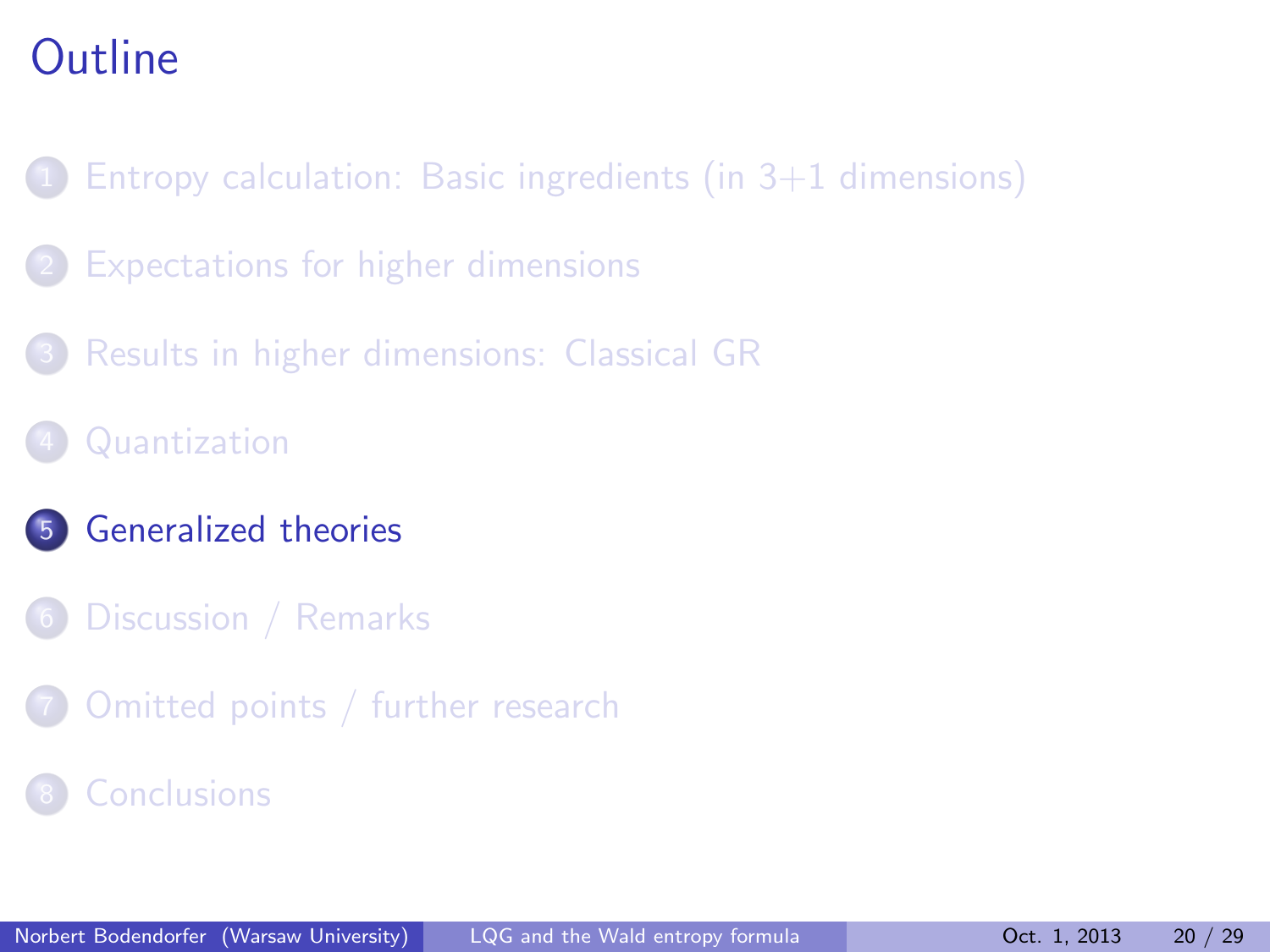## Generalized gravity theories: Wald entropy

$$
S_{\text{Generalized}} = \int \sqrt{-g} \, \mathcal{L}
$$

$$
\mathcal{L} = \mathcal{L} \left( g_{\mu\nu}, R_{\mu\nu\rho\sigma}, \nabla_{\xi_1} R_{\mu\nu\rho\sigma}, \dots, \nabla_{(\xi_1} \dots \nabla_{\xi_n)} R_{\mu\nu\rho\sigma}, \psi, \nabla_{\xi_1} \psi, \dots, \nabla_{(\xi_l} \dots \nabla_{\xi_l)} \psi \right)
$$

Entropy from classical first law [Wald gr-qc/9307038]

$$
S_{\text{Wald}} = \frac{1}{4G} \int_H \sqrt{h}\, \frac{-\delta \mathcal{L}}{\delta R_{\mu\nu\rho\sigma}} \epsilon_{\mu\nu} \epsilon_{\rho\sigma} \neq \frac{A_H}{4G}
$$

4*G*  
\n
$$
\mathcal{L} = \text{Lagrangian}, \quad \sqrt{h} = \text{area density on } H
$$
  
\n $\epsilon_{\mu\nu} = 2n_{[\mu} s_{\nu]} = \text{horizon slice bi-normal}$ 

Here:

Restrict to GR phase space plus standard matter (no higher time derivatives):

- Lanczos-Lovelock gravity plus non-minimally coupled scalars
- **•** Presentation in  $3 + 1$ , works also in higher dimensions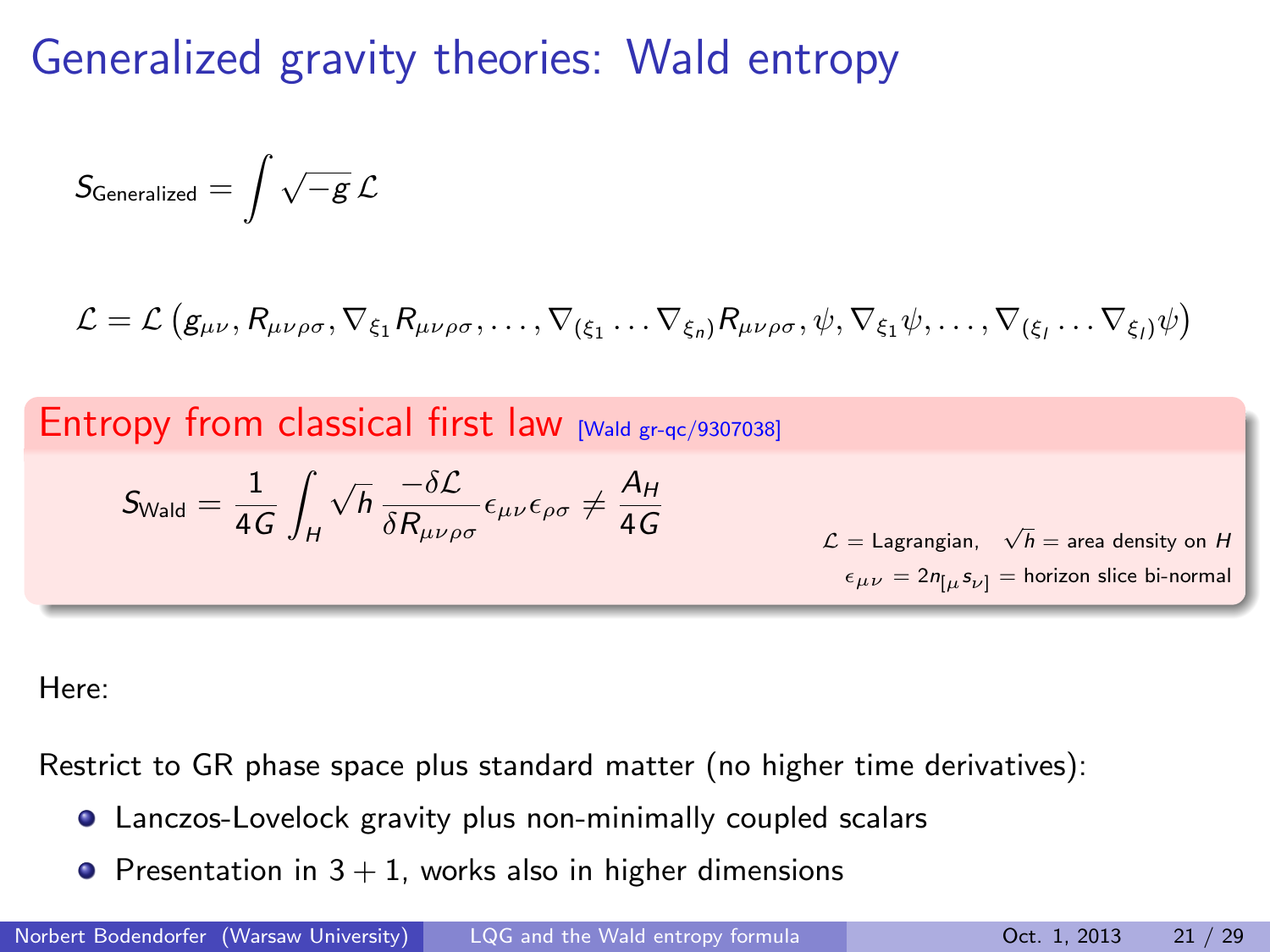# Generalized gravity theories

### Pure GR

The connection and the momentum both have standard geometric interpretation!

$$
A_{ai} = \Gamma_{ai} + \gamma K_{ai}, \qquad 1/\gamma^2 q q^{ab} = E^{ai} E_i^b, \qquad \{A_{ai}, E^{bj}\} = \delta_a^b \delta_i^j
$$

 $\Gamma_{ai} =$  spin connection,  $K_{ai} =$  extrinsic curvature,  $\gamma =$  Barbero-Immirzi parameter,  $q^{ab} =$  spatial metric

#### Generalized theory

The momentum  $P^{ai}$  conjugate to  $A_{ai}=\Gamma_{ai}+\gamma K_{ai}$  is not the densitized triad  $E^{ai}!$ 

$$
P^{ai} \propto \frac{\partial \mathcal{L}}{\partial \dot{A}_{ai}} \qquad \qquad \Rightarrow \quad \{A_{ai}, P^{bj}\} = \delta^b_a \delta^i_i
$$

e.g. non-minimally coupled scalar:  $\mathcal{L}=a(\Phi)R+... \;\; \Rightarrow \;\; P^{ai}=a(\Phi)E^{ai}$ 

(More discussion on this in the Loops13 talk, available at pirsa.org)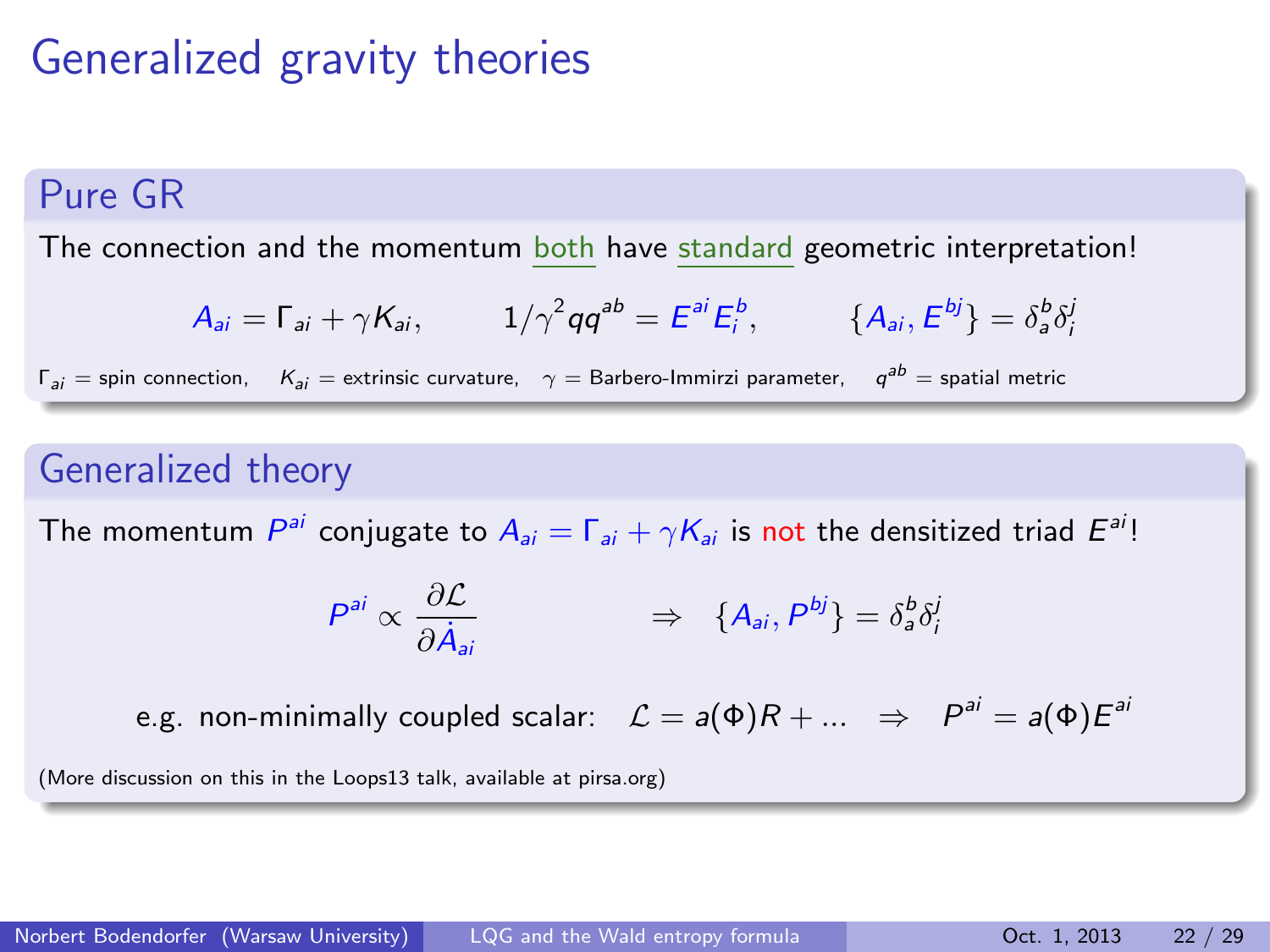## $Area \rightarrow$  Wald entropy

## $\sqrt{(\hat{s}_a P^a)^2} =$  Wald entropy density on horizon slice H

$$
\hat{s}_a P^{ai} \propto \frac{\partial \mathcal{L}}{\partial R_{\mu\nu\rho\sigma}} \epsilon^{\mu\nu} \epsilon^{\rho\sigma} \times \hat{s}_a E^{ai}
$$
  
 
$$
\propto \frac{\text{Wald entropy density}}{\text{area density}} \times \underbrace{\hat{s}_a E^{ai}}_{\text{vector-valued area density}}
$$
  

$$
\mu\nu = \text{binormal on horizon slice}, \quad \mathcal{L} \text{ undersitized Lagrangian}, \quad \hat{s}_a = \text{horizon slice co-normal}
$$

#### Generalized area operator

 $\epsilon$ 

$$
\text{Idea: } \widetilde{\text{Area}} \propto \int \sqrt{|P|^2} \qquad \boxed{\Rightarrow \text{Spec}(\widehat{\text{Area}}) = \gamma \sqrt{j(j+1)}, \quad j \in \mathbb{N}_0/2}
$$

Generalized area density  $\propto$  Wald entropy density

### Isolated horizon framework

Calculations as before, just with Wald entropy instead of area (Horizon connection build from some  $(D + 1)$ -bein with area density ∼ Wald entropy density)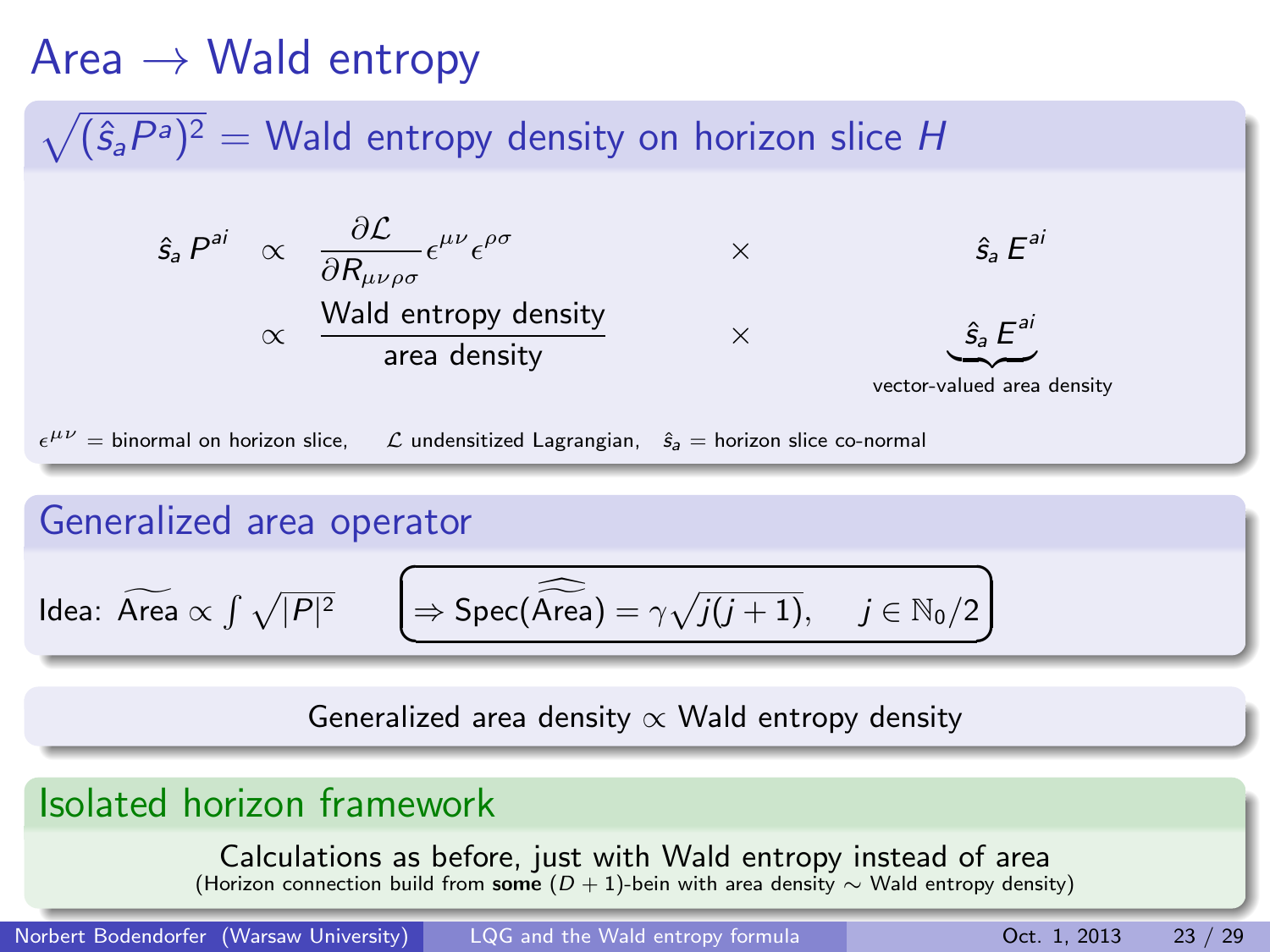- Entropy calculation: Basic ingredients (in  $3+1$  dimensions)
- [Expectations for higher dimensions](#page-5-0)
- 3 [Results in higher dimensions: Classical GR](#page-11-0)
- **[Quantization](#page-15-0)**
- 5 [Generalized theories](#page-19-0)
- 6 [Discussion / Remarks](#page-23-0)
- <span id="page-23-0"></span>[Omitted points / further research](#page-25-0)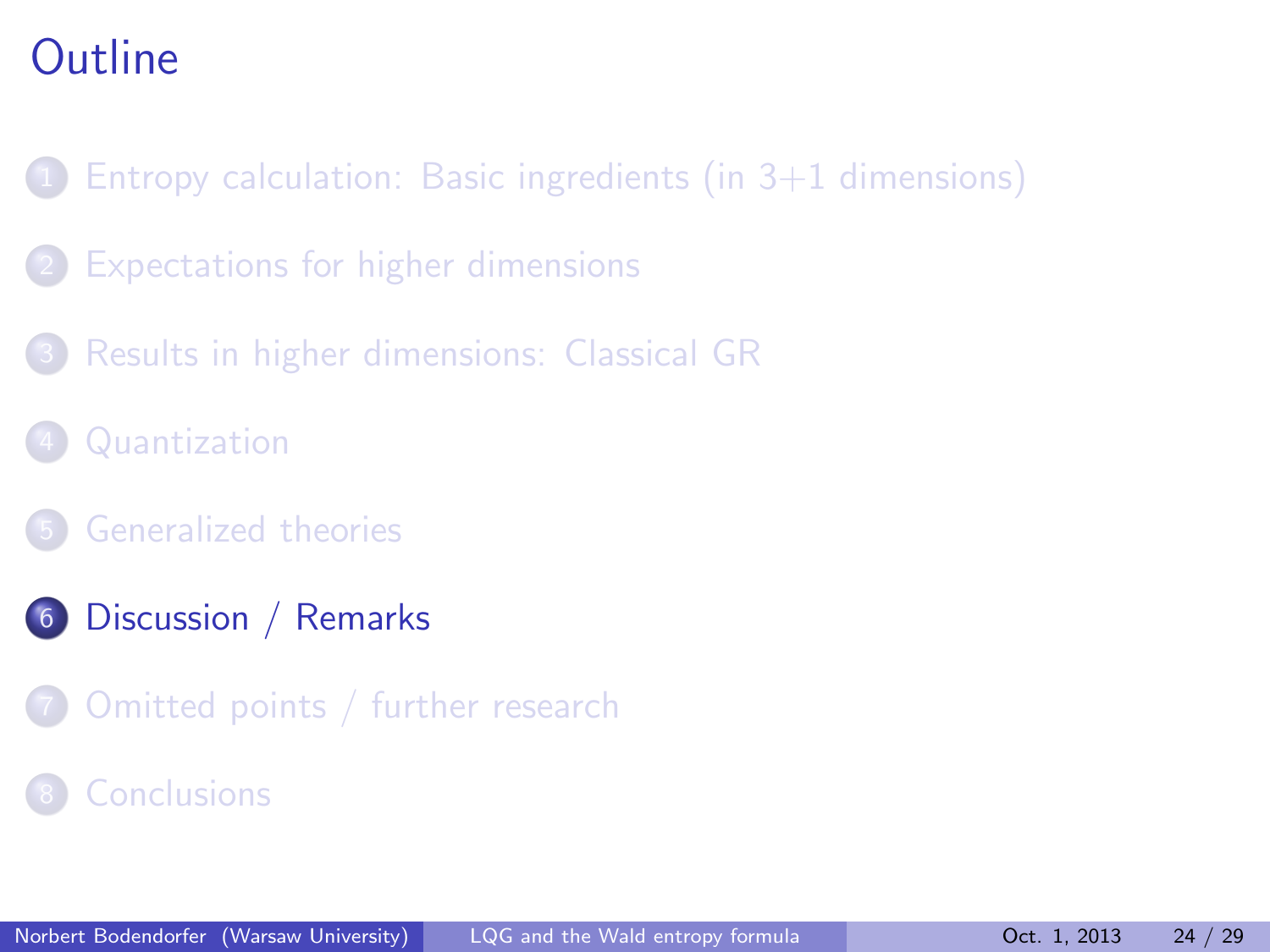## Discussion / Remarks

 $\bullet$  Area operator  $\rightarrow$  "Wald entropy operator" (on isolated horizon only)

- $\triangleright$  The only operator from which we know that is has an "easy" spectrum measures Wald entropy. Interpretation of spin networks?
- $\blacktriangleright$  Twisted geometry interpretation for generalized theories? Faces labelled by entropy, not area
- Quantization of Wald entropy expected from general arguments [Bekenstein gr-qc/9710076; Kothawala, Padmanabhan, Sarkar 0807.1481]
- **•** Most important ingredient in the horizon theory: area density Lots of freedom for canonical transformations, different connections, different free parameter on horizon, ...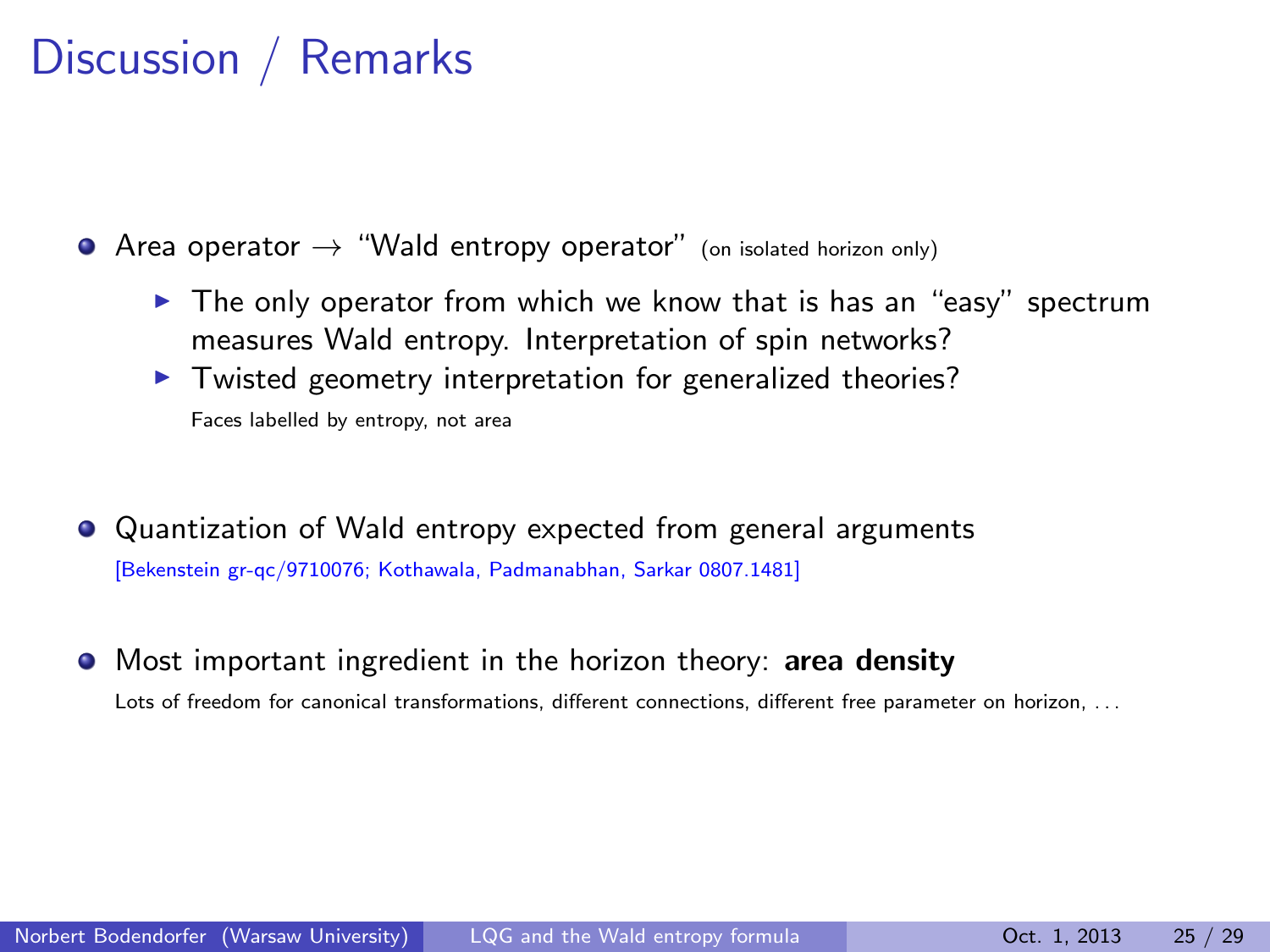- Entropy calculation: Basic ingredients (in  $3+1$  dimensions)
- [Expectations for higher dimensions](#page-5-0)
- 3 [Results in higher dimensions: Classical GR](#page-11-0)
- **[Quantization](#page-15-0)**
- 5 [Generalized theories](#page-19-0)
- [Discussion / Remarks](#page-23-0)
- <span id="page-25-0"></span>7 [Omitted points / further research](#page-25-0)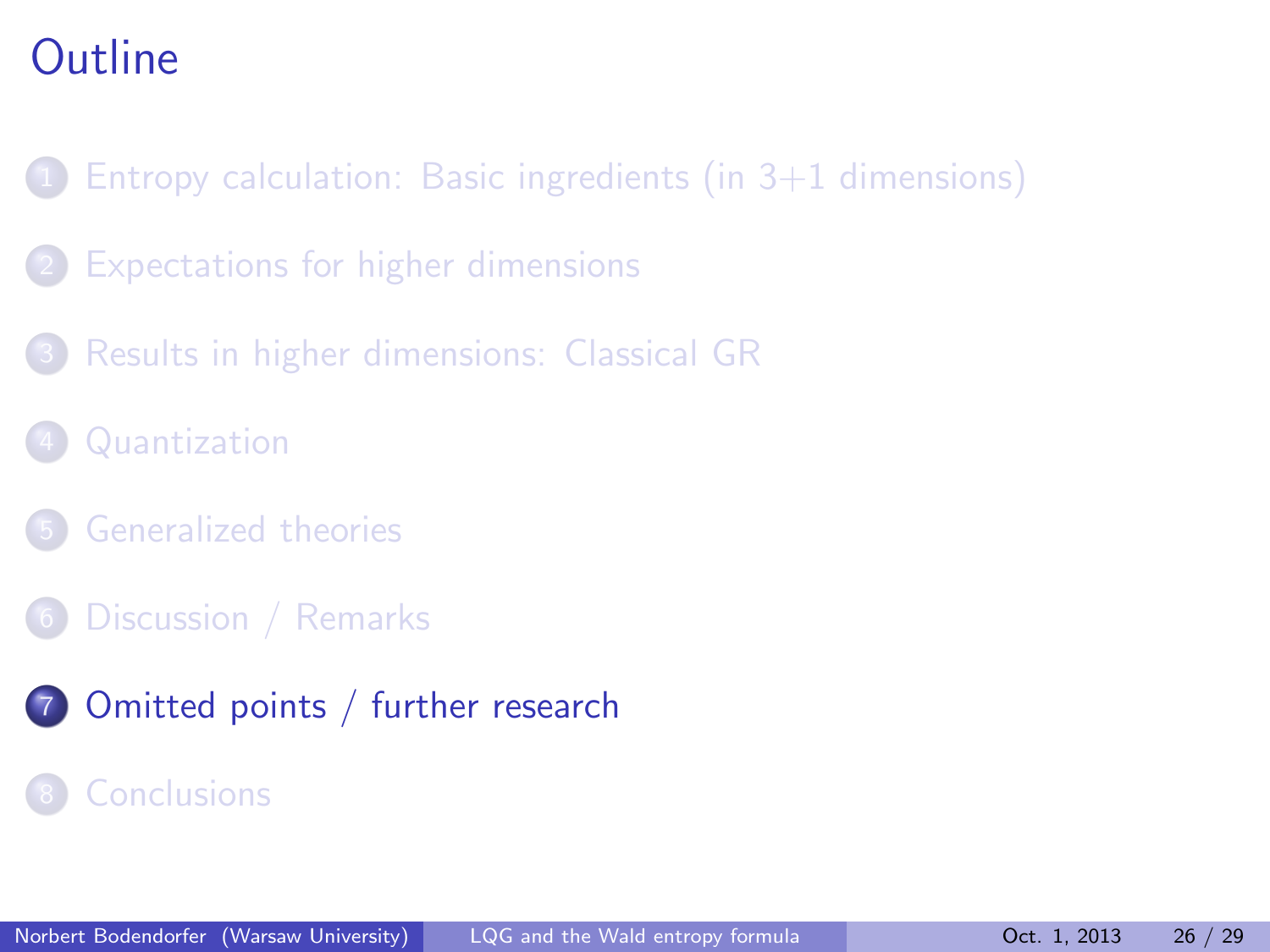## Omitted points / further research Omitted points:

Ambiguity in the choice of horizon connection variables

See Loops13 talk available at pirsa.org and [NB, Stottmeister, Thurn 1203.6525, NB, Neiman 1304.3025]

• Polyhedral interpretation

Generalizing [Bianchi, Dona', Speziale 1009.3402] to higher dimensions

#### Further research:

 $\bullet$  Issue of obtaining prefactor  $1/4$  appears also in higher dimensions See [Gosh, Frodden, Perez 11-; Frodden, Geiller, Noui, Perez 1212.4060; NB, Stottmeister, Thurn 1203.6525, NB, Neiman 1303.4752, Pranzetti 1305.6714]

Quantization of higher-dim. Chern-Simons theory on boundary More rigorous quantization? Gauge invariance and simplicity constraint?

**•** Extension to generic isolated horizons

(Non-rotating condition used only on the covariant side and for Wald entorpy)

**•** Topology corrections

3 + 1 dim. [Kloster, Brannlund, DeBenedictis: gr-qc/0702036]

**•** Supergravity

Isolated horizon: [Liko, Booth 0712.3308]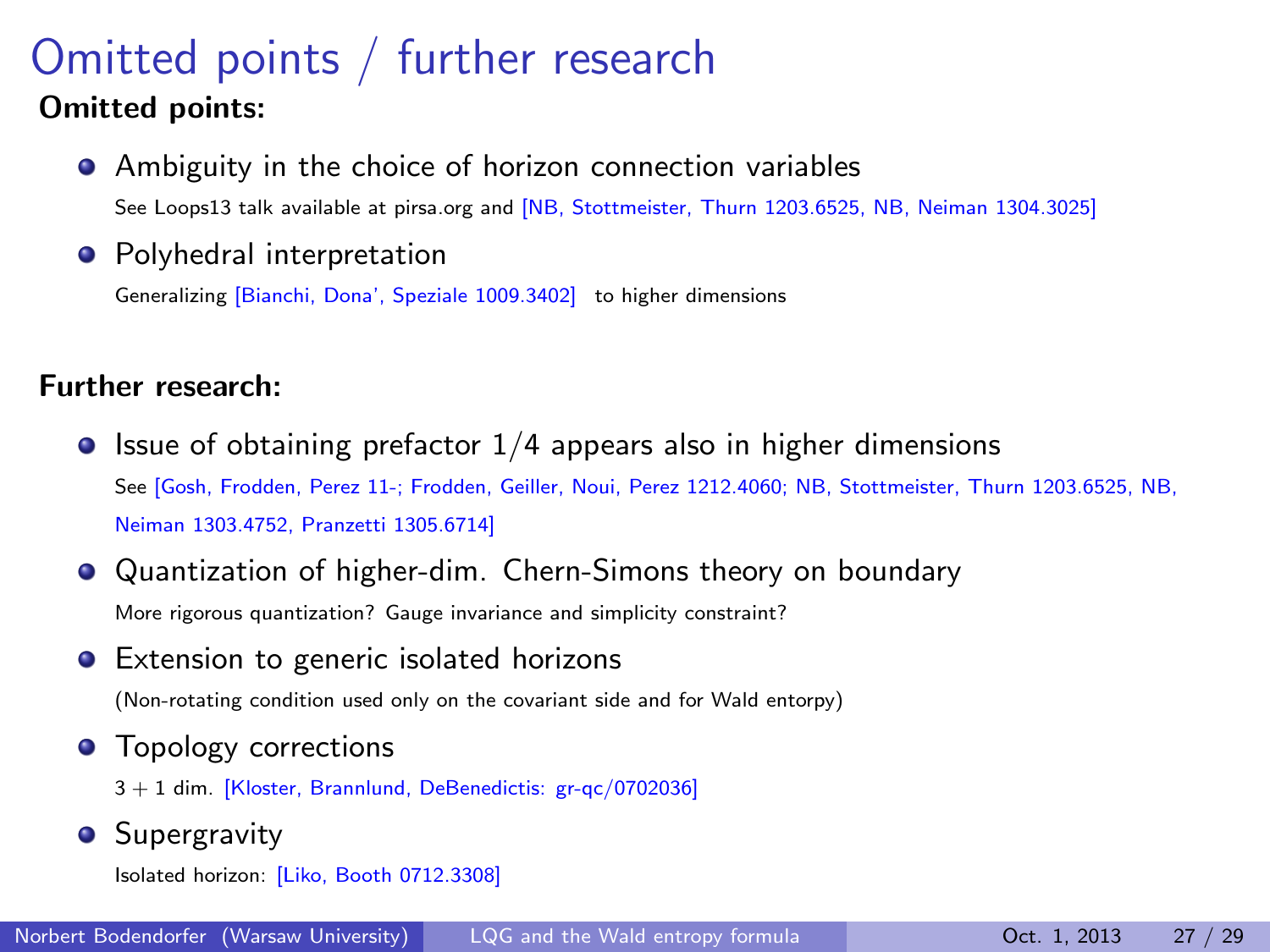- Entropy calculation: Basic ingredients (in  $3+1$  dimensions)
- [Expectations for higher dimensions](#page-5-0)
- 3 [Results in higher dimensions: Classical GR](#page-11-0)
- **[Quantization](#page-15-0)**
- 5 [Generalized theories](#page-19-0)
- [Discussion / Remarks](#page-23-0)
- <span id="page-27-0"></span>7 [Omitted points / further research](#page-25-0)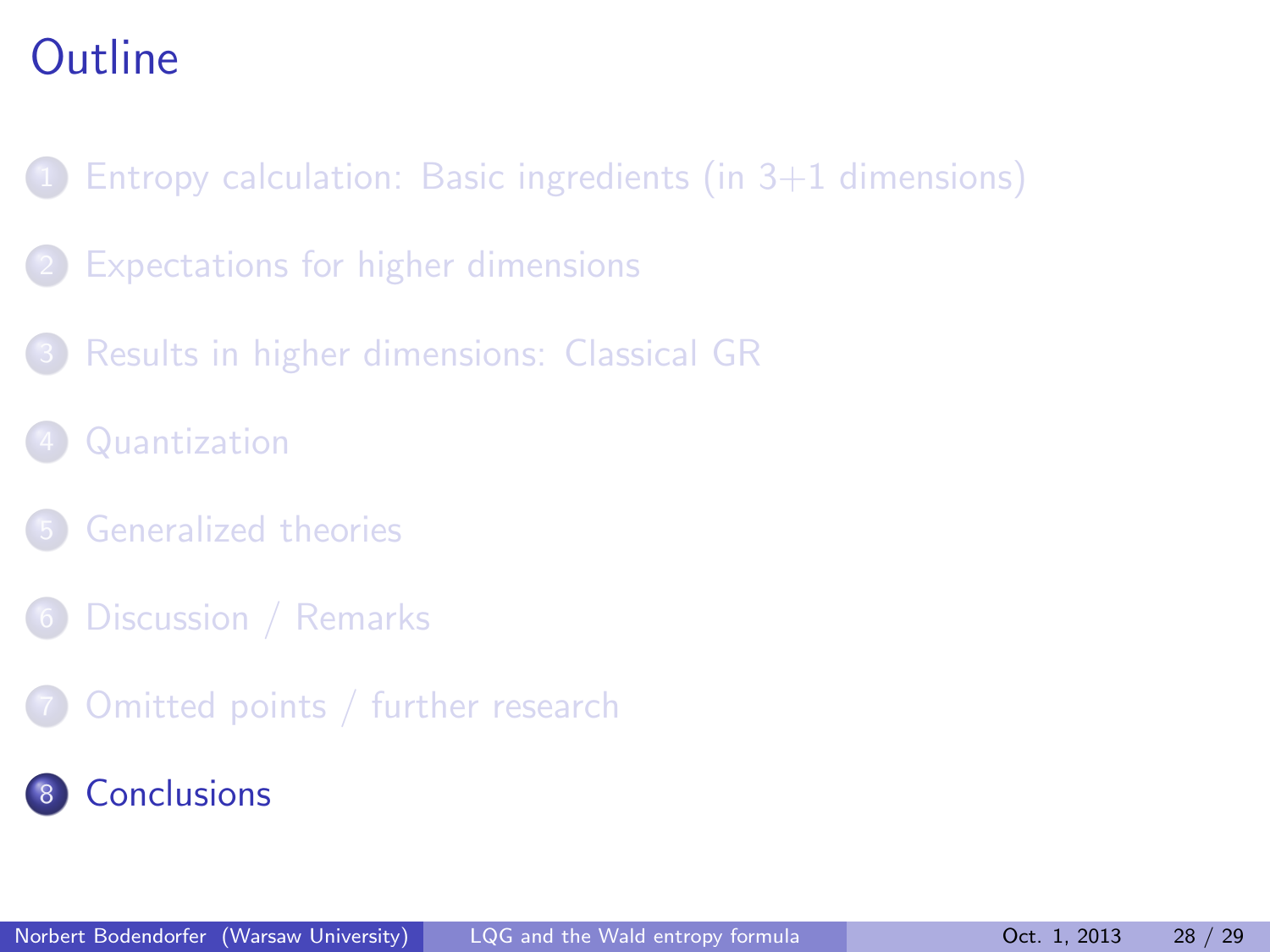# **Summary**

## Classical results:

- $\triangleright$  Start: Non-rotating isolated horizon
- $\triangleright$  Action principle well defined
- Boundary symplectic structure
- $\blacktriangleright$  Boundary condition
- **2 Generalized theory** of gravity:
	- ►  $\sqrt{\text{flux}^2} \propto$  Wald entropy density
		- $\Rightarrow$  Entropy  $S \propto S_{\text{Wald}}$

## **3** Quantization

- $\triangleright$  Chern-Simons theory description possible, but hard to quantize
- $\blacktriangleright$  Largely dimension-independent result from using densitized bi-normals
- $\triangleright$  Useful for studying how to impose simplicity constraints

# Thank you for your attention!